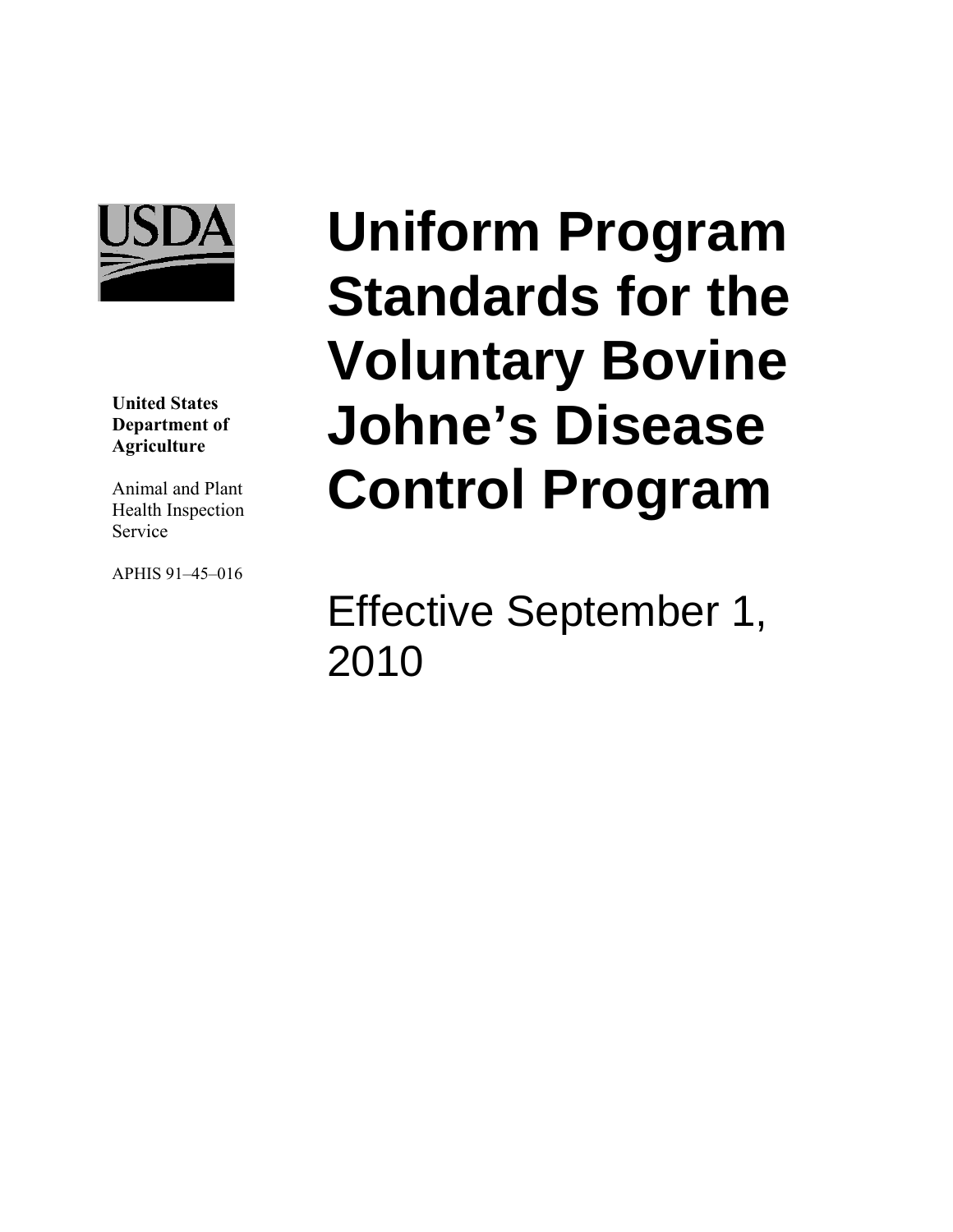The U.S. Department of Agriculture (USDA) prohibits discrimination in all its programs and activities on the basis of race, color, national origin, sex, religion, age, disability, political beliefs, sexual orientation, or marital or family status. (Not all prohibited bases apply to all programs.) Persons with disabilities who require alternative means for communication of program information (Braille, large print, audiotape, etc.) should contact USDA's TARGET Center at (202) 720–2600 (voice and TDD). To file a complaint of discrimination, write USDA, Director, Office of Civil Rights, Room 326–W, Whitten Building, 1400 Independence Avenue, SW., Washington, DC 20250–9410, or call (202) 720– 5964 (voice and TDD). USDA is an equal opportunity provider and employer.

Issued September 2010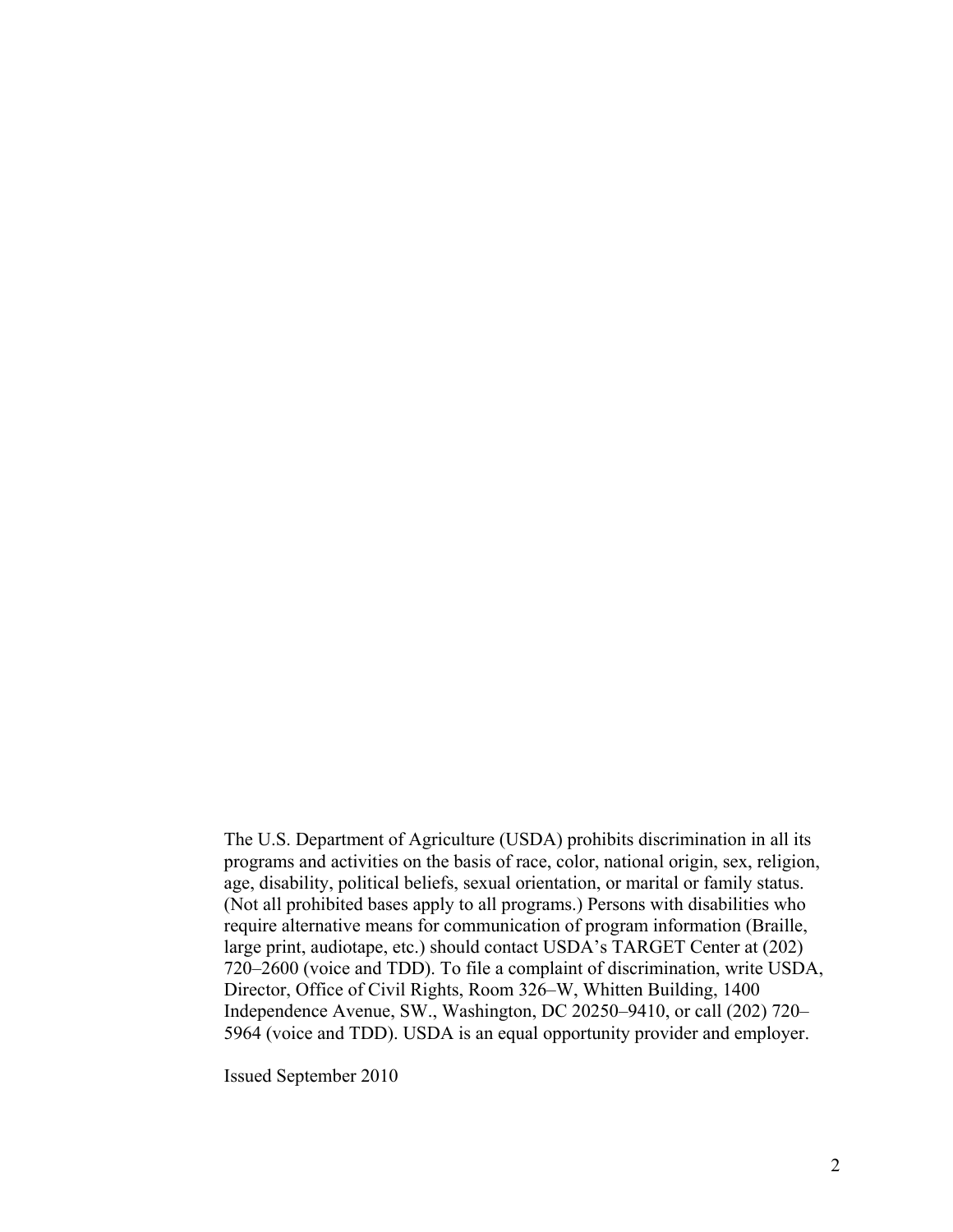# **Contents**

Introduction

- I. Definitions and Abbreviations
- II. Administration of the Program
	- A. Designated Johne's Disease Coordinator
	- B. State JD Group
	- C. Johne's Disease Certified Veterinarians
	- D. Premises Biosecurity
	- E. Exceptions to Deadlines
	- F. Administrative Review of a State's VBJDCP Activities and Progress
- III. Program Elements and Procedures
	- A. Education
	- B. Management Level
	- C. Herd Testing and Classification
- IV. Laboratory Procedures
	- A. Approved Laboratories
	- B. Laboratory Approval Process
	- C. Approved Program Tests

Appendix 1: Sampling Sizes and Random Selection for Statistical Subset Testing

Appendix 2: Approved Testing Strategies for the Classification Component

Appendix 3: Johne's Disease Certified Veterinarian Training Guidelines

Appendix 4: Appealing the Status of a Test-positive Animal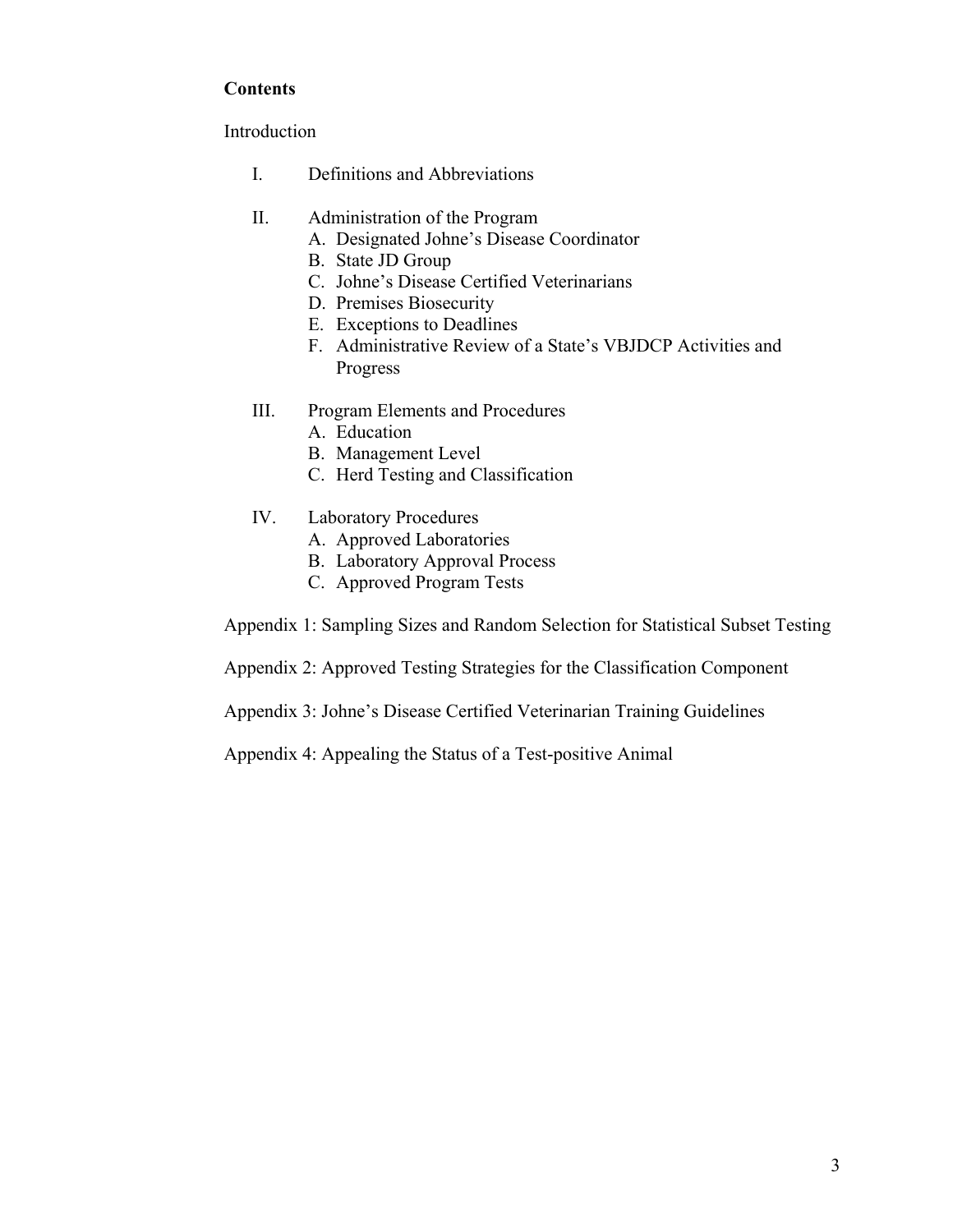#### **Introduction**

Title 9, *Code of Federal Regulations* (9 CFR), part 71, contains general provisions for the interstate transportation of animals, poultry, and animal products, while part 80 pertains specifically to the interstate movement of domestic animals that are positive to an official test for Johne's disease (JD).

These regulations provide that cattle, sheep, goats, and other domestic animals that are positive to an official test for JD may generally be moved interstate only to a recognized slaughtering establishment or to an approved livestock facility for sale to such an establishment. The animals must bear an official eartag and be shipped with an owner-shipper statement.

Supplementing the regulations is the Uniform Program Standards for the Voluntary Bovine Johne's Disease Control Program (VBJDCP) that outlines the national standards of the program and provides specific information on administration of the program, program elements and procedures, and laboratory procedures. This document describes the cooperative VBJDCP to be administered by the State and supported by industry and the Federal Government. This publication is intended as a working document that will change as the program develops.

The objective of this program is to provide national standards for the control of JD. The program consists of three basic elements: 1) education to inform producers about the cost of JD and to provide information about management strategies to prevent, control, and eliminate the disease; 2) management to work with producers to establish good management strategies on their farms; and 3) herd testing and classification to demonstrate the level of risk of JD on the farm.

The program has been developed in cooperation with the National Johne's Disease Working Group and the Johne's disease committee of the United States Animal Health Association, State Veterinarians, and industry representatives. The program has been approved by the USDA's Animal and Plant Health Inspection Service (APHIS), Veterinary Services (VS).

The national standards described in this document do not preclude the adoption of more stringent methods and rules by any geographical or political subdivision of the United States with regard to activities within its boundaries; however, regulations dealing with interstate movement must conform to Federal regulations.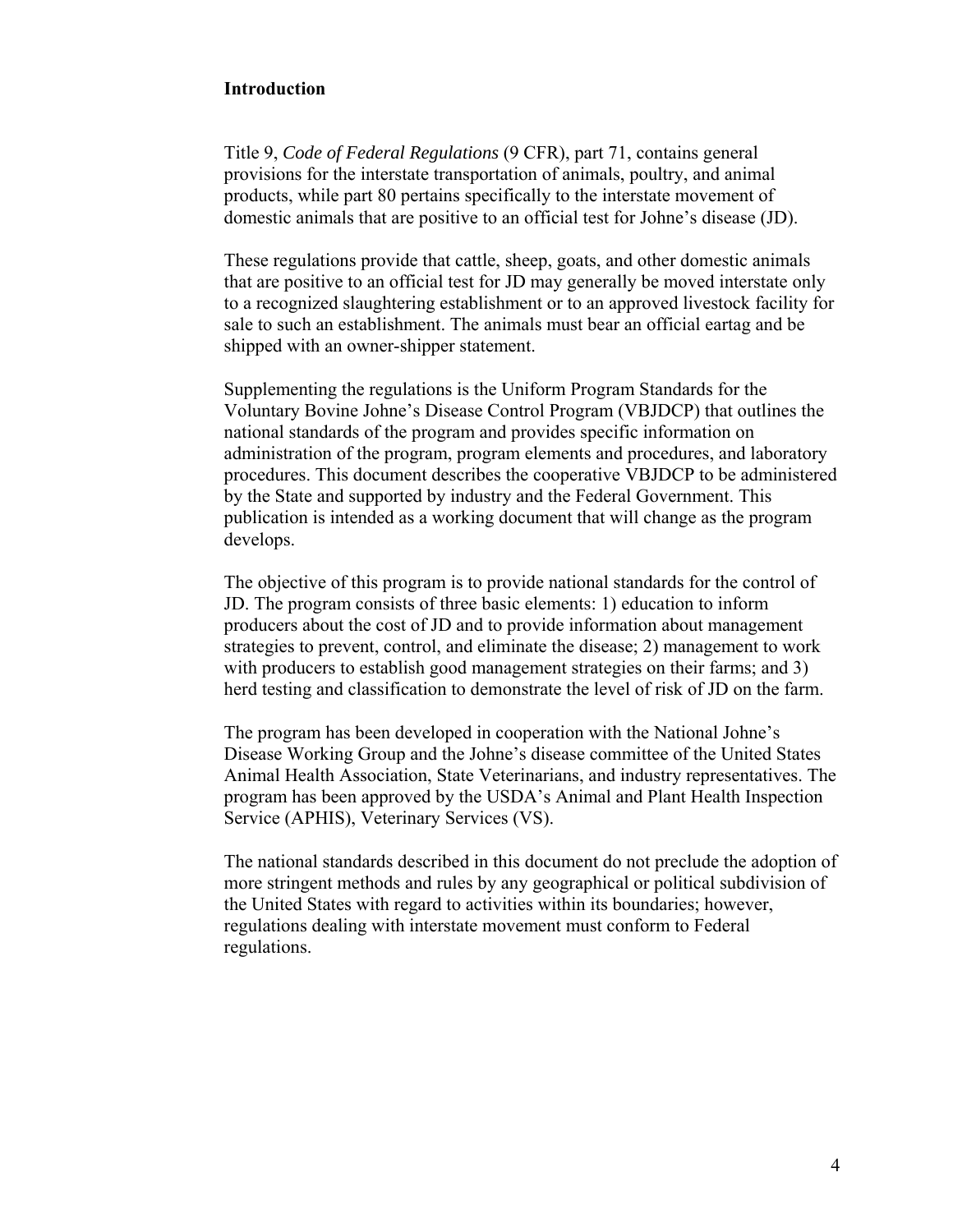# **I. Definitions and Abbreviations**

#### *Accredited veterinarian*

A veterinarian approved by the APHIS Administrator in accordance with the provisions of 9 CFR, part 161, to perform functions required by State-Federal-Industry cooperative programs.

#### *Administrator*

The Administrator of APHIS or any person authorized to act for the Administrator.

#### *Animal and Plant Health Inspection Service (APHIS)*

The Animal and Plant Health Inspection Service of the United States Department of Agriculture.

## *Animal health official*

An employee of the State animal health department or of APHIS who has authority from the State Veterinarian or the Area Veterinarian in Charge to carry out program activities.

#### *Anniversary date*

The date on which the designated Johne's disease coordinator gave final approval for initial program participation for a herd.

## *Approved laboratory*

A private, State, Federal, or university laboratory that has passed the annual check test for JD administered by the National Veterinary Services Laboratories (NVSL). The Administrator approves a laboratory to conduct an official or screening JD test only after determining that the laboratory meets the check test proficiency requirements prescribed by NVSL. Approval continues as long as such check test proficiency requirements are met annually. All program testing must be done in a laboratory approved by NVSL for the specific test being used in a State's testing program.

## *Area Veterinarian in Charge (AVIC)*

An APHIS veterinarian authorized by the Administrator to supervise and manage the animal health work of APHIS in a specified area of the United States.

## *Authorized agent*

A qualified individual authorized by the State animal health official to perform sample collections for the VBJDCP. This person shall have completed training specified by the *designated JD coordinator* for JD epidemiology. The State animal health official will also specify the types of samples that may be collected by the authorized agent.

*CFR Code of Federal Regulations*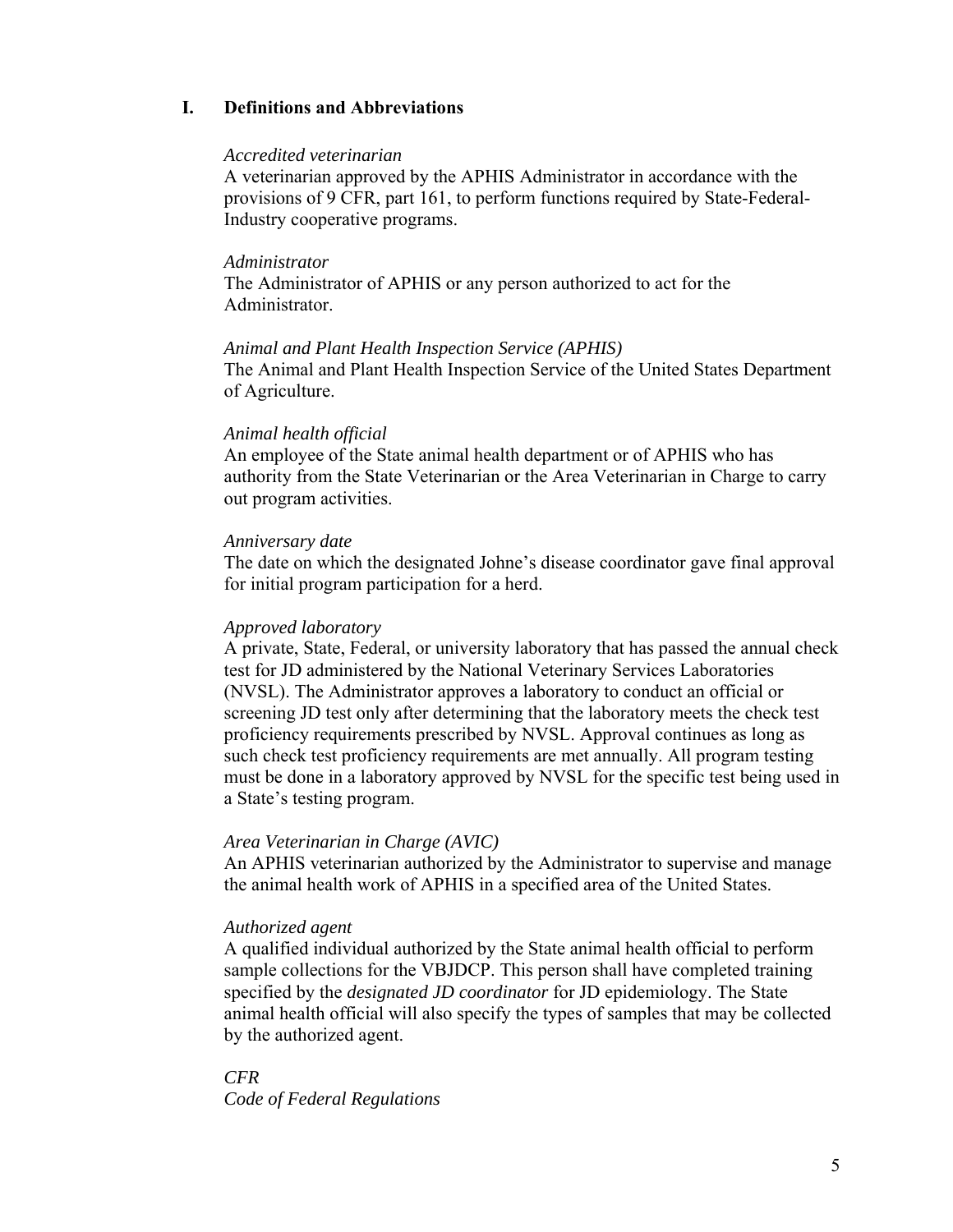## *Check test*

A panel of samples developed and released annually by NVSL to determine if participating laboratories are proficient at detecting positive samples (antibody or organism detection) within an expected range of accuracy.

#### *Classification*

Categorization of a herd based upon the results and years of Johne's disease testing performed on eligible animals within the herd.

#### *Clinical disease in cattle*

Generally characterized by one or more of the following clinical signs: severe weight loss, profuse diarrhea, edema, or a significant drop in milk production.

#### *Commingling*

Animals grouped together having direct contact with the same facilities, equipment, individuals, or environment under circumstances where unprotected contact may spread disease. For example, all cattle in the same pen, corral, or vehicle or all cattle grazed together on the same area of a property or farm will be considered commingled.

#### *Designated JD coordinator (DJC)*

An individual who has demonstrated the knowledge and ability to perform the functions required under these program standards and who has been selected for this position by the State animal health official and the AVIC. The VS regional JD epidemiologist and the VS JD headquarters' staff must concur in the selection and appointment of the DJC.

#### *ELISA*

Enzyme-linked immunosorbent assay.

#### *Exposure*

Contact with known infected animals, contact with the manure or raw milk of infected or exposed animals of susceptible species, or contact with infected herds via contaminated water or feed sources including runoff from neighboring premises.

#### *Herd*

A group of animals managed as a separate and discrete unit. This may include two or more geographically separated groups of animals under common ownership or supervision but have an interchange or movement of animals without regard to health status. The DJC will make the final determination of the herd status of a group of animals.

#### *Herd Classification Test*

The testing of a statistically appropriate group or subset of test-eligible animals from a herd. Depending on the herd size this may include all test-eligible animals.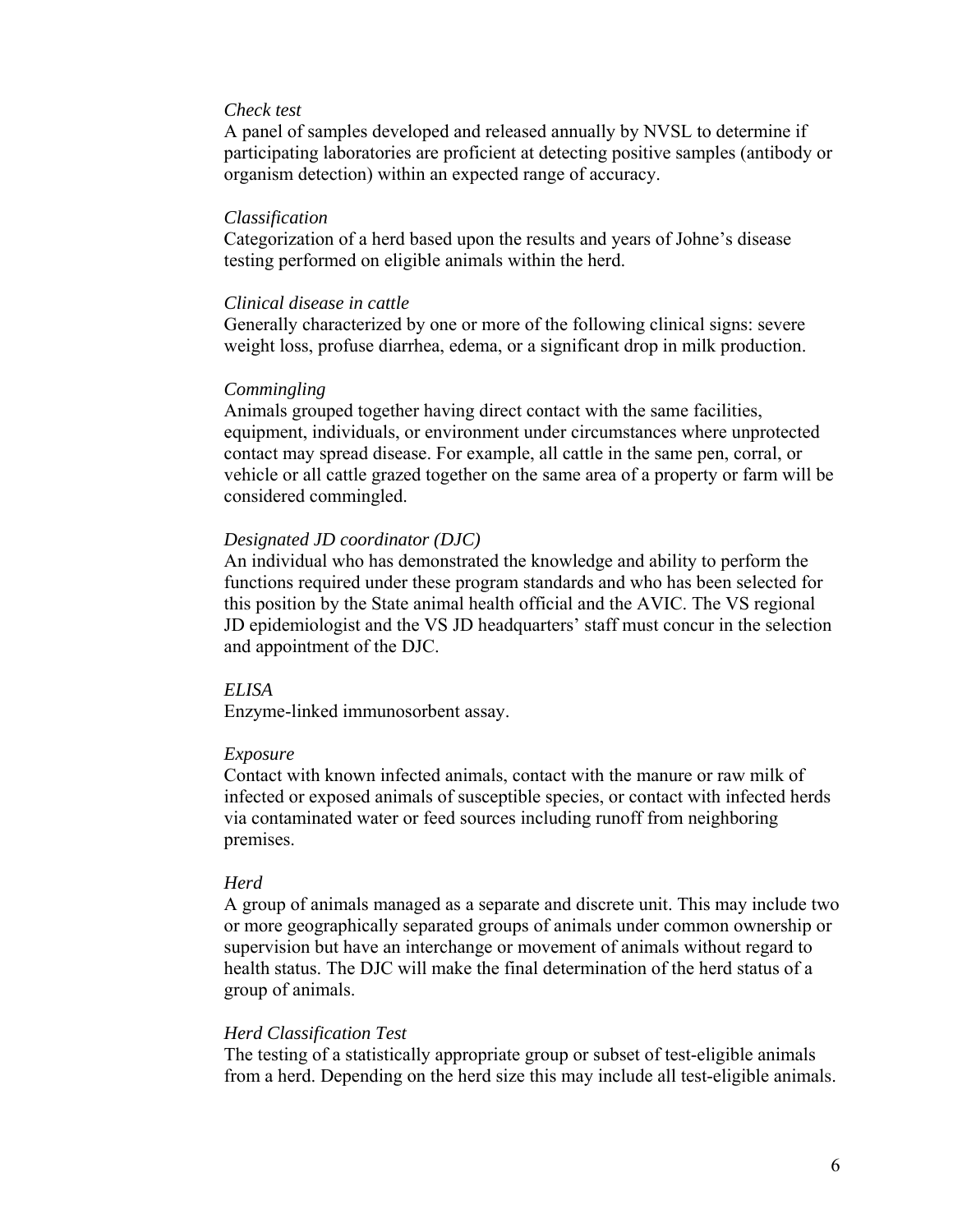(See Appendix 1: Sampling Sizes and Random Selection for Statistical Subset Testing.)

*Herd management plan*  See *management plan* below.

#### *Herd member*

An animal of any susceptible species that is commingled with the herd.

#### *Infected animal*

An animal that has been found by an official JD test to be infected with *Mycobacterium avium* subsp. *Paratuberculosis.*

## *Infected herd*

A herd that has one or more individual animals, pooled fecal samples or environmental samples found positive on an official JD test.

#### *Johne's disease (JD)*

An infectious, communicable, and incurable disease, also known as paratuberculosis, that primarily affects cattle, sheep, goats, and other domestic, exotic, and wild ruminants and is caused by *Mycobacterium avium* subsp. *paratuberculosis* (MAP).

## *Johne's disease Certified Veterinarian (JCV)*

An accredited veterinarian who has completed training approved by the DJC for JD epidemiology and development of herd management plans.

#### *Johne's disease test*

Diagnostic test used to aid in determining if an animal has been exposed to or is infected with *Mycobacterium avium* subspecies *paratuberculosis.* Test terminology used by the VBJDCP:

## • Environmental fecal sampling

A manure sample that is collected from areas where fecal material from which a large proportion of the herd is commingled. The sample is tested using a MAP detection test.

## • Official Johne's disease test (OJT)

An individual organism detection test approved by the Administrator and conducted in a laboratory approved by the Administrator. A list of currently approved laboratories and the requirements for obtaining approval are available from the Diagnostic Bacteriology Laboratory, NVSL, P.O. Box 844, Ames, IA 50010. A laboratory will be approved only after demonstrating that it meets the check test proficiency requirements prescribed by the NVSL on an annual basis.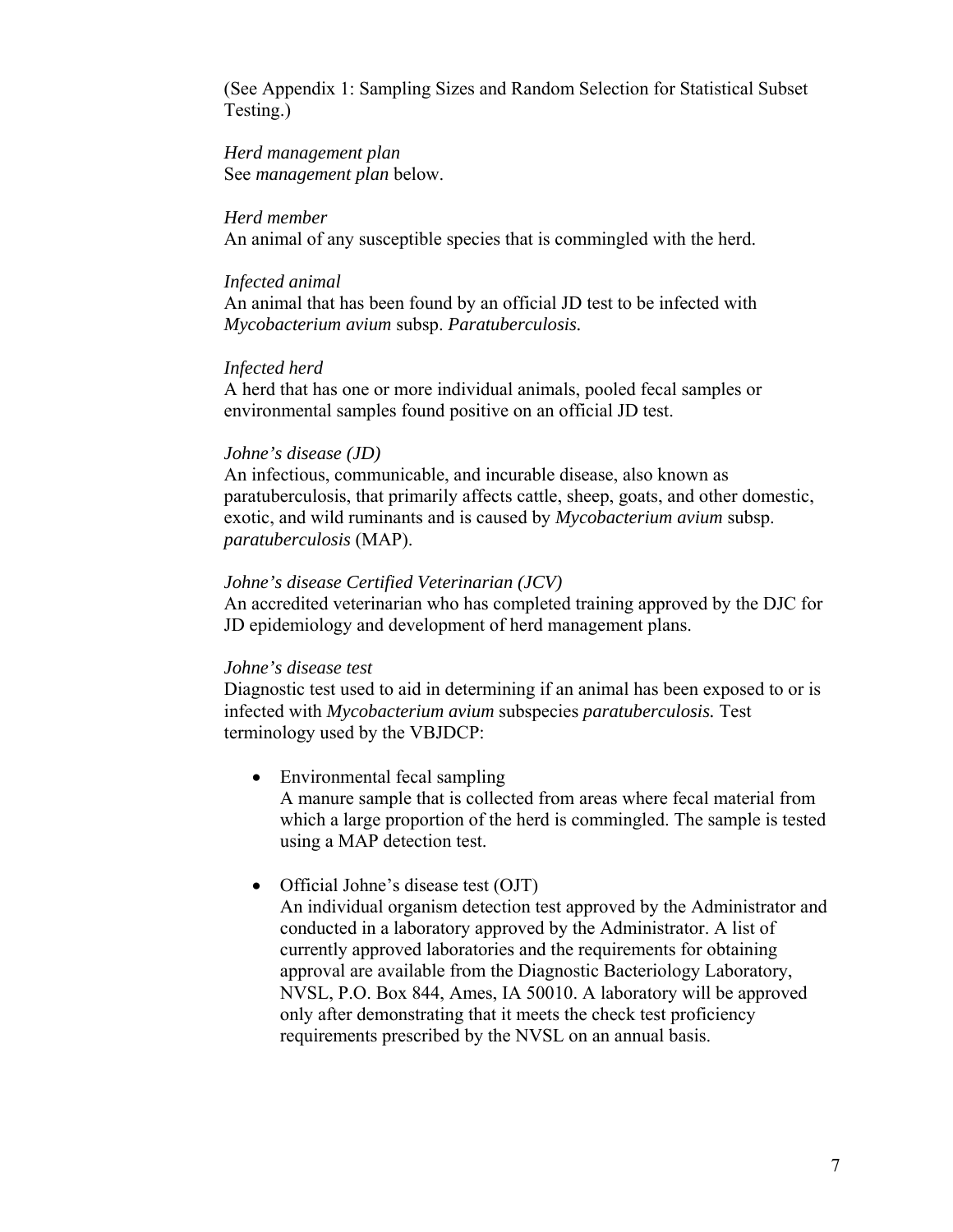## • MAP detection test (MAPDT)

An organism detection test approved by the Administrator and specific for MAP. This includes either screening (multiple animals or environmental) or official (individual) tests conducted in a laboratory approved by the Administrator. A list of currently approved laboratories and the requirements for obtaining approval are available from the Diagnostic Bacteriology Laboratory, NVSL, P.O. Box 844, Ames, IA 50010. A laboratory will be approved only after demonstrating that it meets the check test proficiency requirements prescribed by the NVSL on an annual basis.

• Screening test

A test approved by the Administrator for use in the VBJDCP and conducted in an approved laboratory to diagnose MAP to aid in determining the presence or absence of MAP within a herd. A screening test cannot be used to classify an individual animal for the purposes of the program. An animal found positive by a screening test should be considered a JD suspect and may be further tested using an official JD test. However, if the animal is showing clinical signs of JD or is from a herd previously diagnosed with MAP, it should be considered positive based on a screening test.

#### *Level achievement year*

The year a herd obtained its current classification in the herd testing and classification element of the program.

#### *Management herd*

A herd that is enrolled in the program and meets the management component requirements described in this document.

## *Management plan*

A written plan produced by the JD certified veterinarian or animal health official in conjunction with the producer that includes animal husbandry and hygiene practices specific to that herd and is designed to limit opportunities for exposure to MAP. The plan is developed following the completion of a risk assessment for the operation.

## *Mycobacterium avium* subsp. *paratuberculosis*

The causative agent of Johne's disease, sometimes referred to as MAP or *Mycobacterium paratuberculosis*.

## *NCAHP*

National Center for Animal Health Programs.

#### *National Johne's Disease Coordinator*

The lead staff veterinarian responsible for the coordination of the National Johne's Disease Control Program for Veterinary Services, National Center for Animal Health Programs.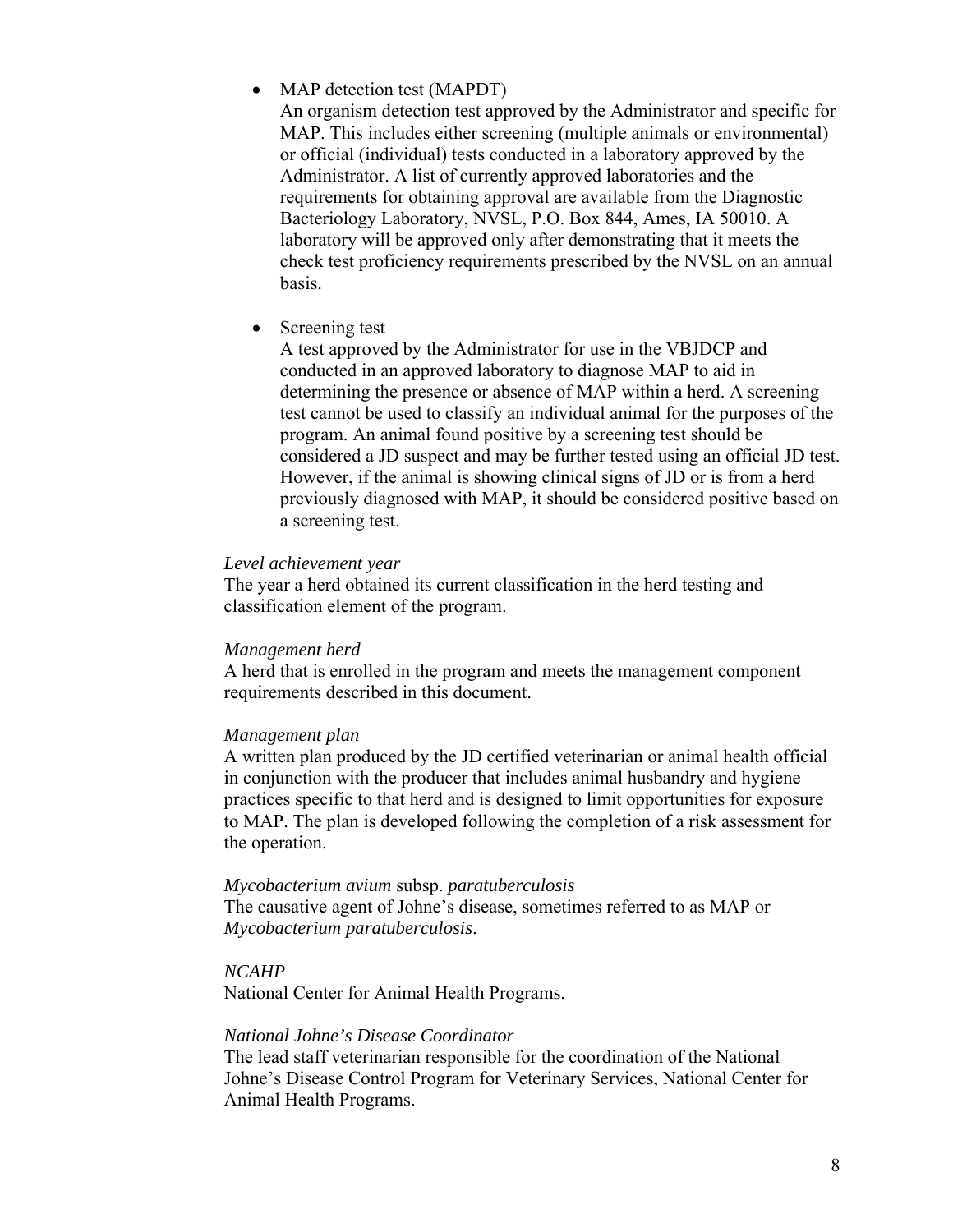## *National Veterinary Services Laboratories*

The APHIS laboratory that supports the Johne's program is the Diagnostic Bacteriology Laboratory, USDA, APHIS, VS, NVSL 1800 Dayton Road, P.O. Box 844, Ames, IA 50010. The Internet site for this laboratory can be found at http://www.aphis.usda.gov/animal\_health/lab\_info\_services/about\_dbl.shtml.

#### *Official eartag*

An eartag that provides a unique, nontransferable identification for an individual animal. An official eartag must bear the U.S. shield. The design, size, shape, color, and other characteristics of the official eartag will depend on the needs of the users. The tag must be tamper-resistant and must have been shown to have a high retention rate in the animal. These tags must adhere to one of the following numbering systems:

- 1. National Uniform Eartagging System.
- 2. Animal identification number (AIN).
- 3. Premises-based number system. The premises-based number system combines an official premises identification number (PIN), as defined in this section, with a producer's livestock production numbering system to provide a unique identification number. The PIN and the production number must both appear on the official tag.
- 4. Any other numbering system approved by the Administrator for the identification of animals in commerce.

## *Premises identification number (PIN)*

A unique number assigned by a State or Federal animal health authority to a premises that is, in the judgment of the State or Federal animal health authority, a geographically distinct location from other livestock production units. The PIN is associated with an address or legal land description and may be used in conjunction with a producer's own livestock production numbering system to provide a unique identification number for an animal. The PIN may consist of:

- 1. The State's two-letter postal abbreviation followed by the premises' assigned number.
- 2. A seven-character alphanumeric code, with the right-most character being a check digit. The check digit number is based upon the ISO 7064 Mod 36/37 check digit algorithm.

## *Program*

Voluntary Bovine Johne's Disease Control Program (VBJDCP).

## *RAMP*

The combination of the risk assessment (RA) and the development of a herd management plan (MP). This can be accomplished during separate visits or in a single visit of the Johne's disease certified veterinarian or animal health official.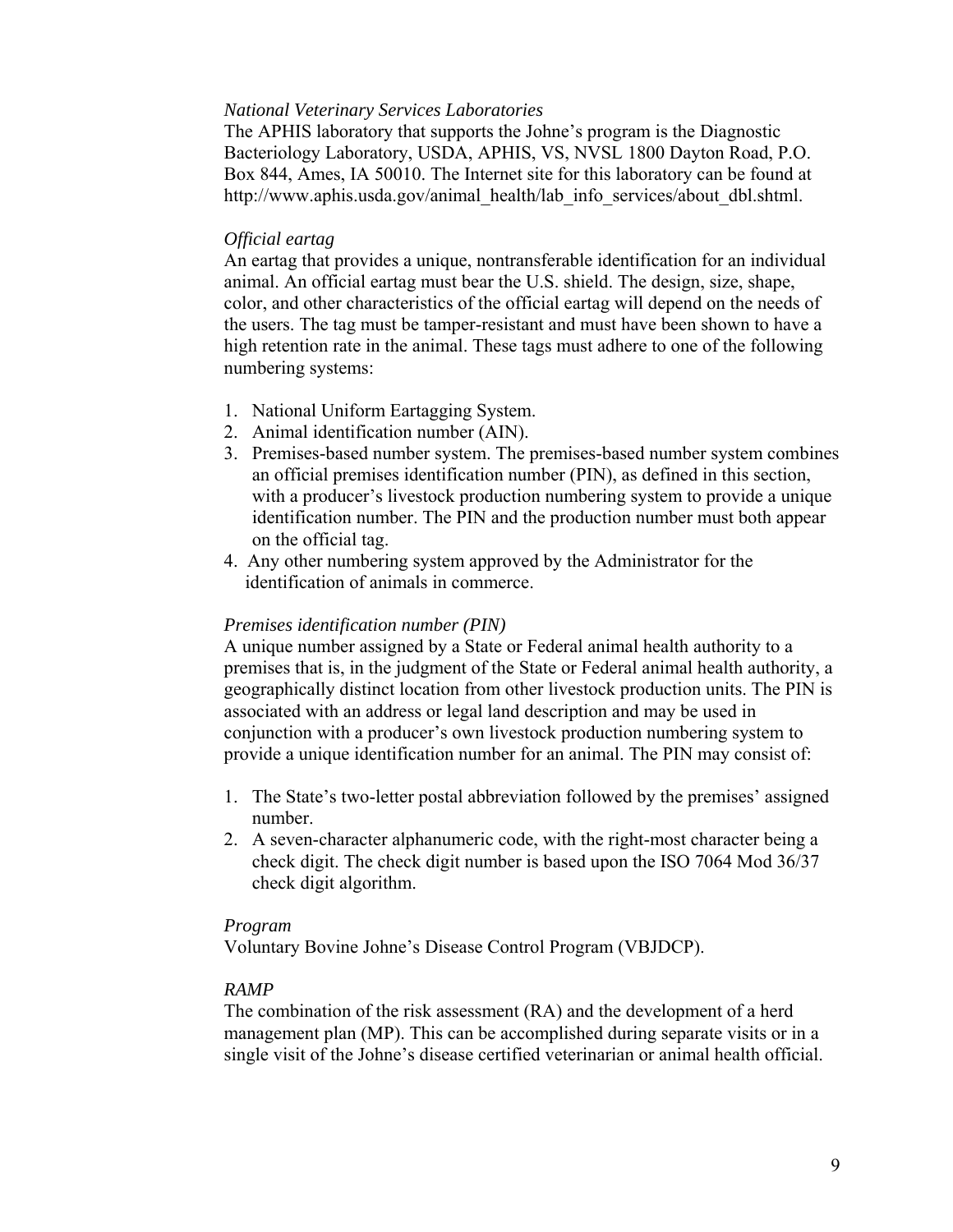#### *Risk assessment*

An evaluation of the facilities and management practices performed by a JCV or animal health official in conjunction with the producer that includes an evaluation of the animal husbandry and hygiene practices specific to that herd that may provide opportunities for exposure to MAP. The risk assessment is performed prior to developing a herd management plan and periodically afterward to assess the current risk status of the herd.

#### *State*

Any of the 50 States, the Commonwealth of Puerto Rico, the Commonwealth of the Northern Mariana Islands, the District of Columbia, and any Territories and possessions of the United States.

#### *State animal health official*

The State official responsible for livestock and poultry disease control and eradication programs.

#### *State JD Group*

A group of individuals organized by the State animal health official to assist in the oversight and coordination of the State's Johne's disease program.

#### *Susceptible species*

Domestic and exotic ruminants, such as cattle, bison, sheep, goats, cervids, and camelids that are capable of being infected through natural exposure with MAP.

#### *Test-eligible animals*

Female bovine animals 36 months of age or greater and male bovine animals 24 months of age or greater.

#### *USDA*

United States Department of Agriculture.

#### *VBJDCP*

Voluntary Bovine Johne's Disease Control Program.

#### *Veterinary Services (VS)*

The division of APHIS in charge of Federal animal health activities within the United States.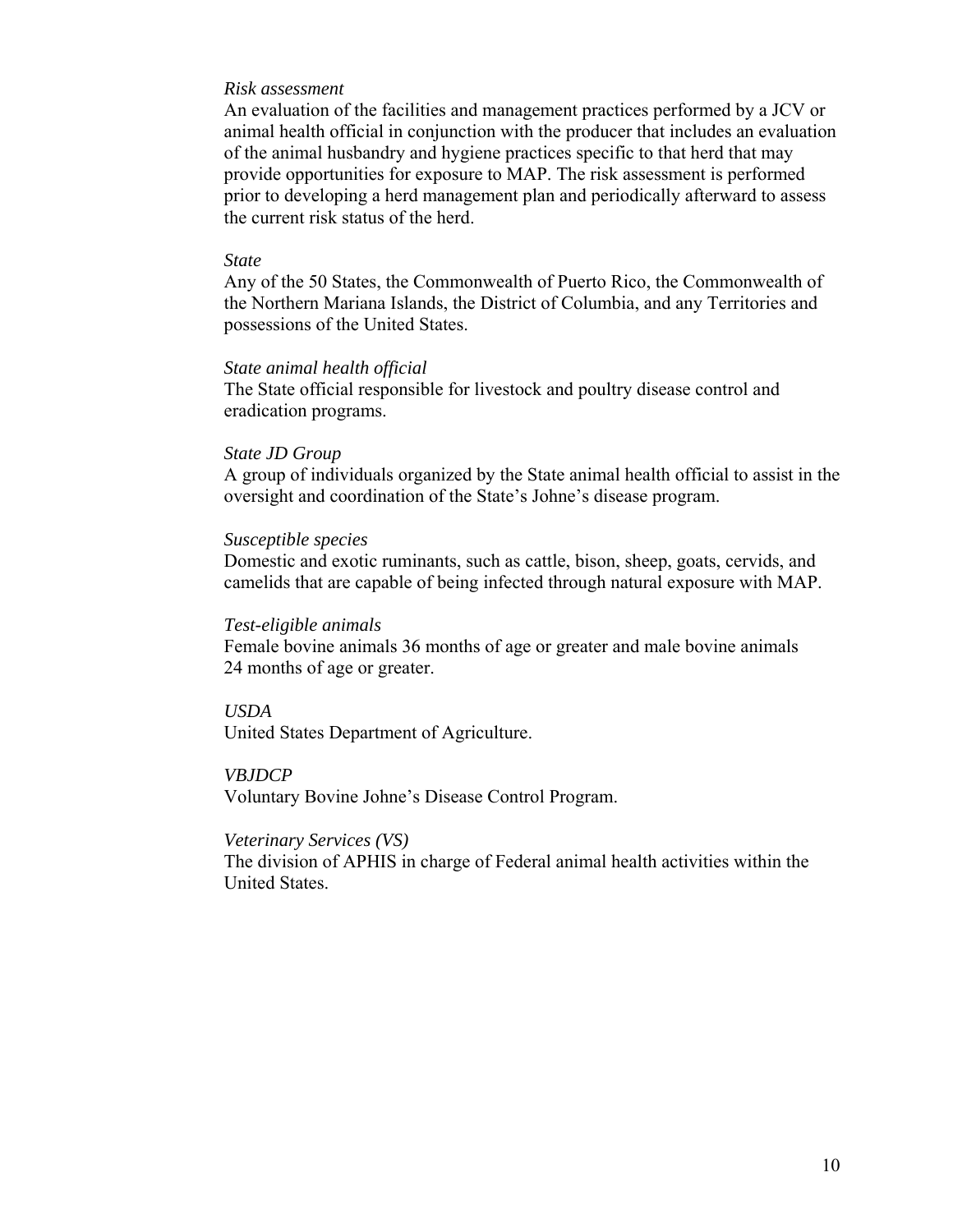## **II. Administration of the Program**

- A. Designated Johne's Disease Coordinator
	- 1. General

Each State must designate at least one individual to act as its DJC. This person should be selected jointly by the State animal health official and the AVIC, and approved by the VS regional JD epidemiologist or Regional Director and the National Johne's Disease Coordinator of VS' NCAHP.

2. Qualifications

Each DJC candidate must:

- a. Be a State, Federal, or university-employed veterinarian
- b. Successfully complete a JD education course approved by the National Johne's Disease Coordinator. Course instructions include on-farm Risk RAMP training
- c. Have at least 80 hours experience in assessing risk, developing herd plans, and classifying JD tested animals and herds
- d. Attend continuing education provided by APHIS when necessary

After being selected and approved, a DJC may be given a 1-year grace period to allow the candidate to meet the education and training requirements

3. Responsibilities

The DJC has the responsibility to:

- a. Interpret laboratory test results and classify animals and herds based on the use of official and screening tests
- b. Provide training for personnel performing program work
- c. Provide training for JCV and develop a mechanism to evaluate and monitor the involvement of the JCV
- d. Review and approve the RAMPs for participating/program herds
- e. Periodically audit the program, and herds within the program, to determine if it is adequately achieving its goals and objectives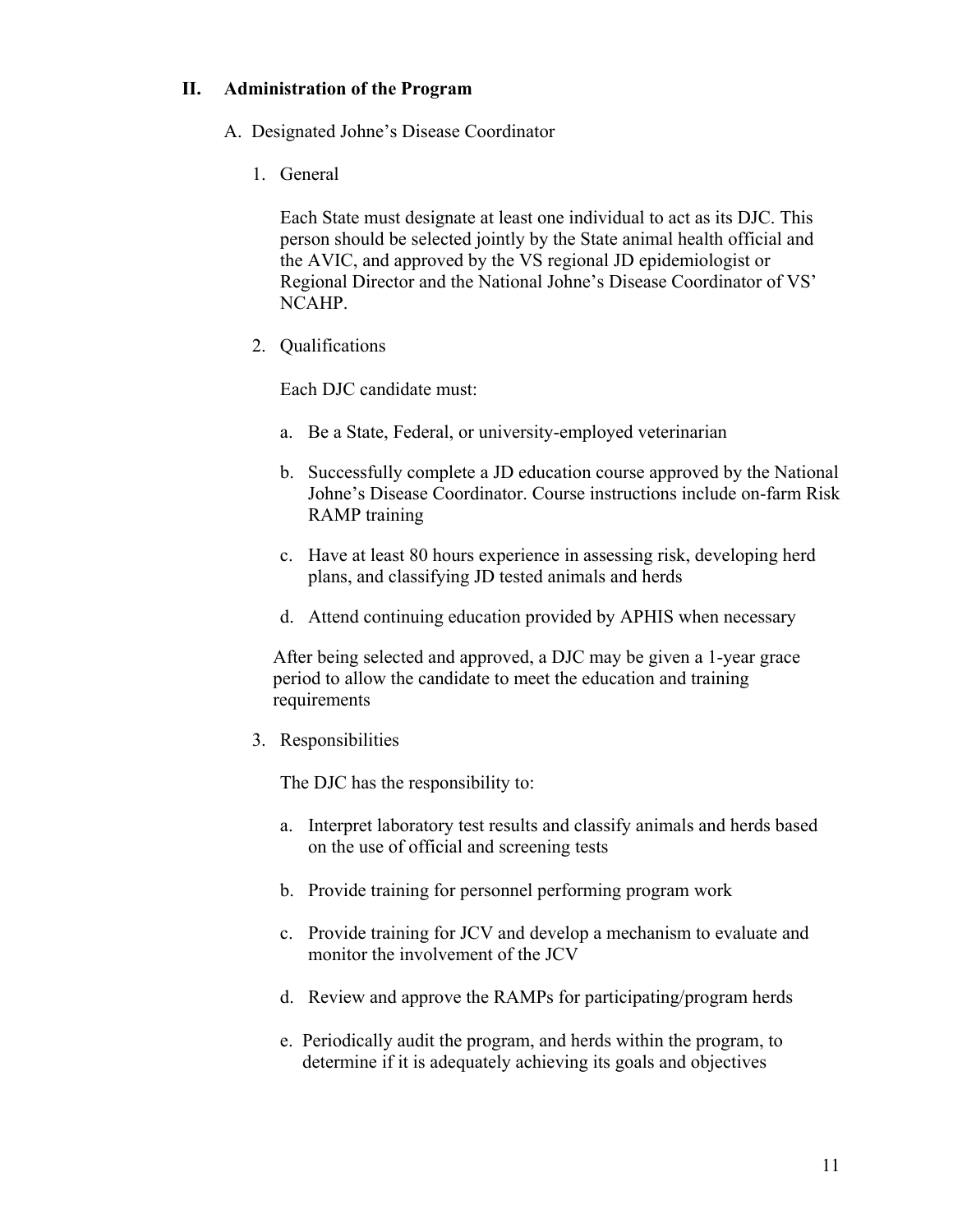- f. Assist JCV, animal health officials, and herd owners with the development of herd management plans as requested or needed
- g. Participate in the program activities as a member of the State JD group
- h. Provide required reports to the Area Office, VS regional JD epidemiologist, and the JD staff of VS' NCAHP on the progress of the program
- B. State JD Group
	- 1. General

The State JD group will assist the State in program development, implementation, and review. The group must meet at least once a year.

2. Recommended members

This group should include pertinent stakeholders, such as:

- a. Dairy producers—purebred, commercial, and/or commodity groups
- b. Beef producers—purebred, commercial, and/or commodity groups
- c. University and extension faculty
- d. Animal health diagnostic laboratory personnel
- e. Regulatory veterinary medical officers (State or Federal)
- f. Veterinary practitioners—beef and dairy

It is recommended that a beef or dairy producer serve as the chairperson for the group. The DJC must be a member.

- C. Johne's Disease Certified Veterinarians
	- 1. General

States may elect to use the services of private practitioners in addition to State or Federal personnel to assist herd owners in conducting RAMPs. States using these veterinarians must determine that they meet the qualifications listed below. The DJC needs to develop a process to closely monitor the herd management plans developed by new JCVs. For example, the DJC may require the new JCV to develop the first one-tofive herd management plans in conjunction with an experienced animal health official.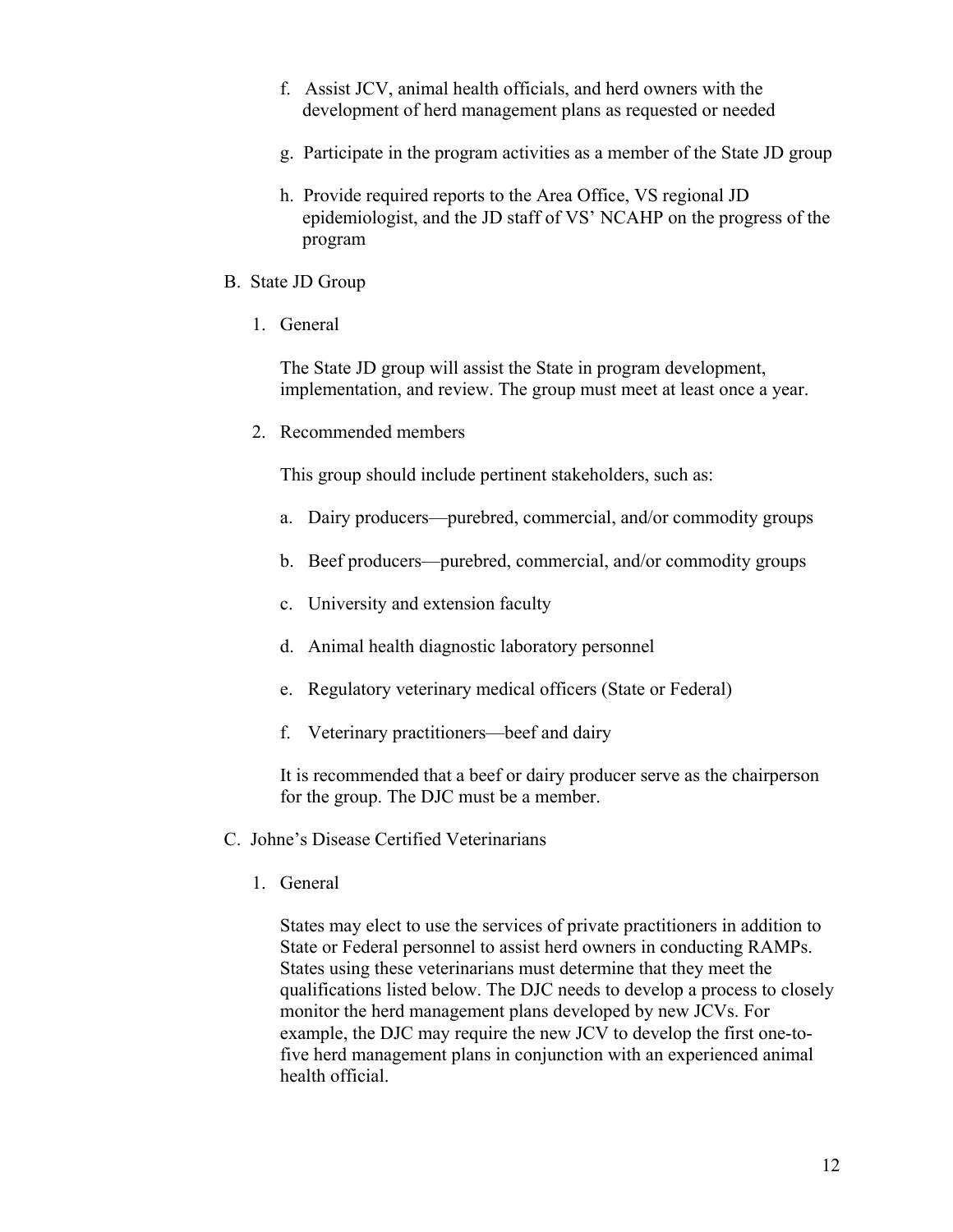# 2. Qualifications

JCVs must be accredited veterinarians, must have received additional education on JD, and must be able to demonstrate to the DJC that they have the knowledge needed to:

- a. Perform appropriate JD risk assessments
- b. Develop approved herd management plans
- c. Understand JD epidemiology, testing, and test interpretation
- d. Understand State and Federal program requirements
- e. Collect and submit appropriate samples for JD testing
- 3. Training

In order to maintain consistent competency levels of JCVs between States, a curriculum has been outlined in Appendix 3: Johne's Disease Certified Veterinarian Training Guidelines. At least once every 5 years, JCVs must complete a JD refresher course approved by the DJC and outlined in Appendix 3.

4. Responsibilities

JCVs have the responsibility to:

- a. Develop RAMPs at the request of herd owners that will meet the approval of the DJC
- b. Collect and submit samples according to the requirements set by the DJC
- D. Premises Biosecurity

Individuals working on the VBJDCP must use sanitary procedures to minimize the risk of transmitting infectious diseases to other premises.

E. Exceptions to Deadlines

Animal health officials must follow deadlines for the herd management plan and testing except when a DJC determines that there are extenuating circumstances. The extenuating circumstances must make it impossible to meet the deadline established for a particular herd. The animal health official will set a new deadline in consultation with the herd owner, or his or her representative, to accomplish the required activities at the earliest opportunity.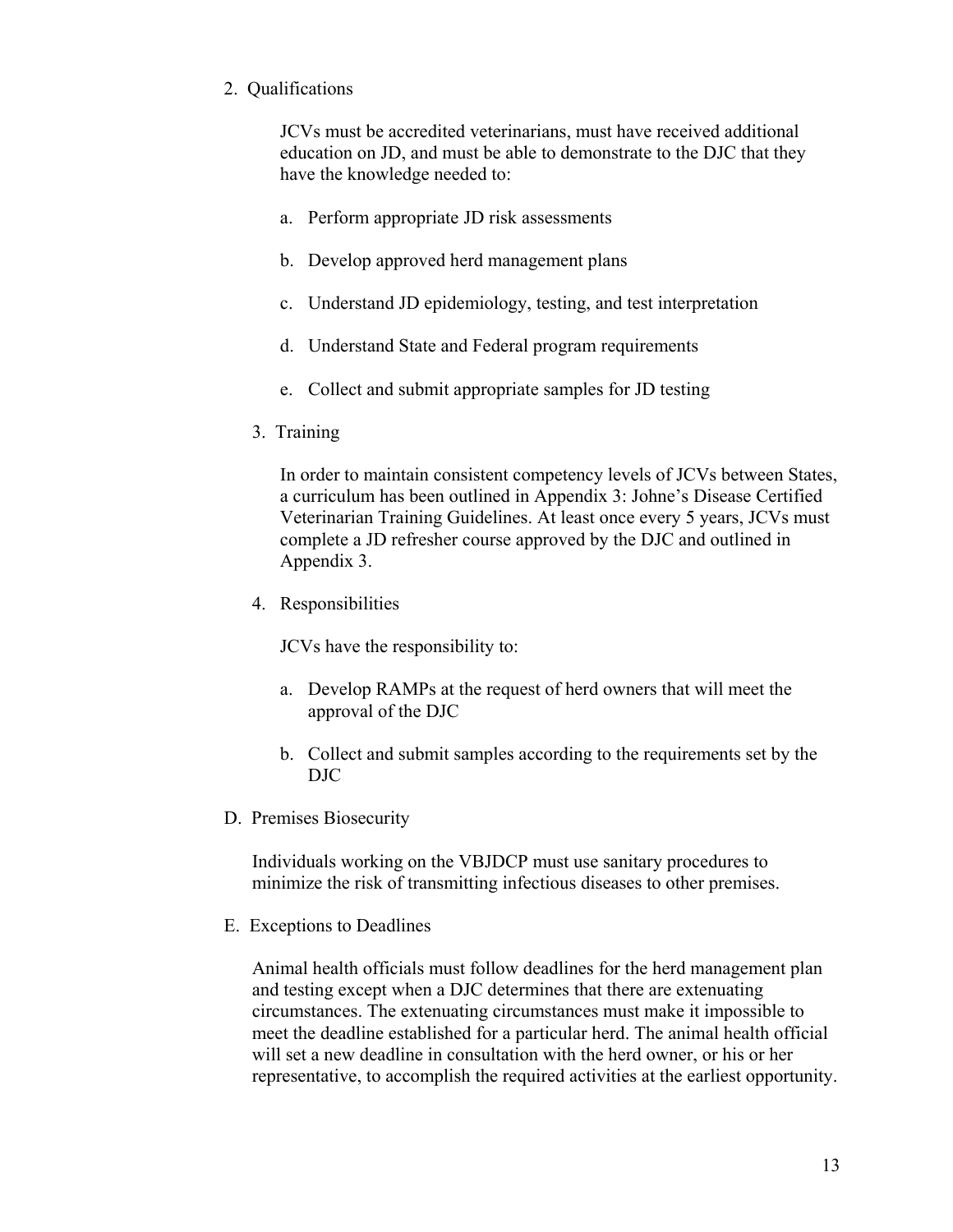The new deadline must be consistent with the principles of JD control and eradication.

F. Administrative Review of a State's VBJDCP Activities and Progress

An administrative review of a State's VBJDCP may involve any or all of the following:

- 1. VS personnel will conduct ongoing reviews at local and national levels by receiving and examining routine monthly, quarterly, annual, and other statistical and narrative reports that have been prepared and submitted by the State or Federal animal health officials in each of the States.
- 2. The National Johne's Disease Coordinator will monitor the results of existing State policies and procedures for controlling and eradicating JD by examining factors such as the test/activity and herd management plans.
- 3. The National Johne's Disease Coordinator will evaluate the information provided by the various States in special reports regarding the authorities and policies for implementing the various minimum standards of the State's VBJDCP.
- 4. Regional Directors, a regional epidemiologist, and VS staff personnel will visit various States to observe program procedures and to make general or specific evaluations.
- 5. Special evaluation teams comprised of several individuals representing State, Federal, industry, and academic interests will make visits to designated States to make limited or comprehensive reviews of the State's VBJDCP.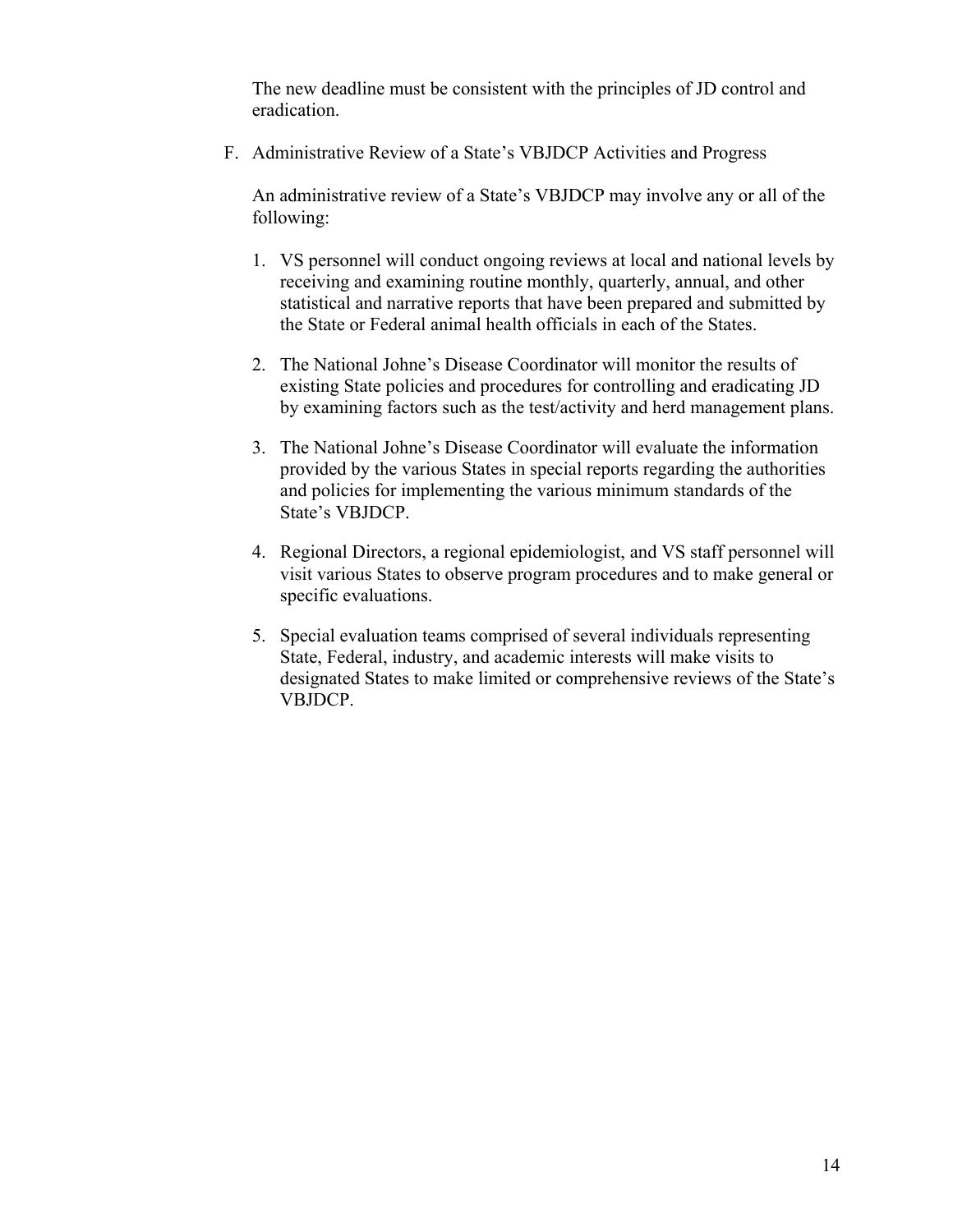## **III. Program Elements and Procedures**

## A. Education

1. General

The education element in a State serves as the entry level for producers to participate in the State's voluntary JD control program. This element should provide producers with basic JD information, effective management strategies for controlling and eliminating the disease, and information on the various aspects of the State's program. Education can take place through group workshops, one-on-one sessions, or through online training. A record of participation should be kept. In the education element of the program, producers should receive information on the topics indicated below.

- 2. Required topics for education
	- a. Basic JD information: cause, clinical stages, transmission, etc.
	- b. Management strategies for:
		- 1) Manure and waste
		- 2) Colostrum and milk
		- 3) Calves and young stock
		- 4) Additions and high-risk animals
		- 5) Biosecurity
		- 6) Infected animals
	- c. Control and testing strategies, including:
		- 1) Testing options
		- 2) Test interpretation
		- 3) Using test results
	- d. State program components
		- 1) Options for program participation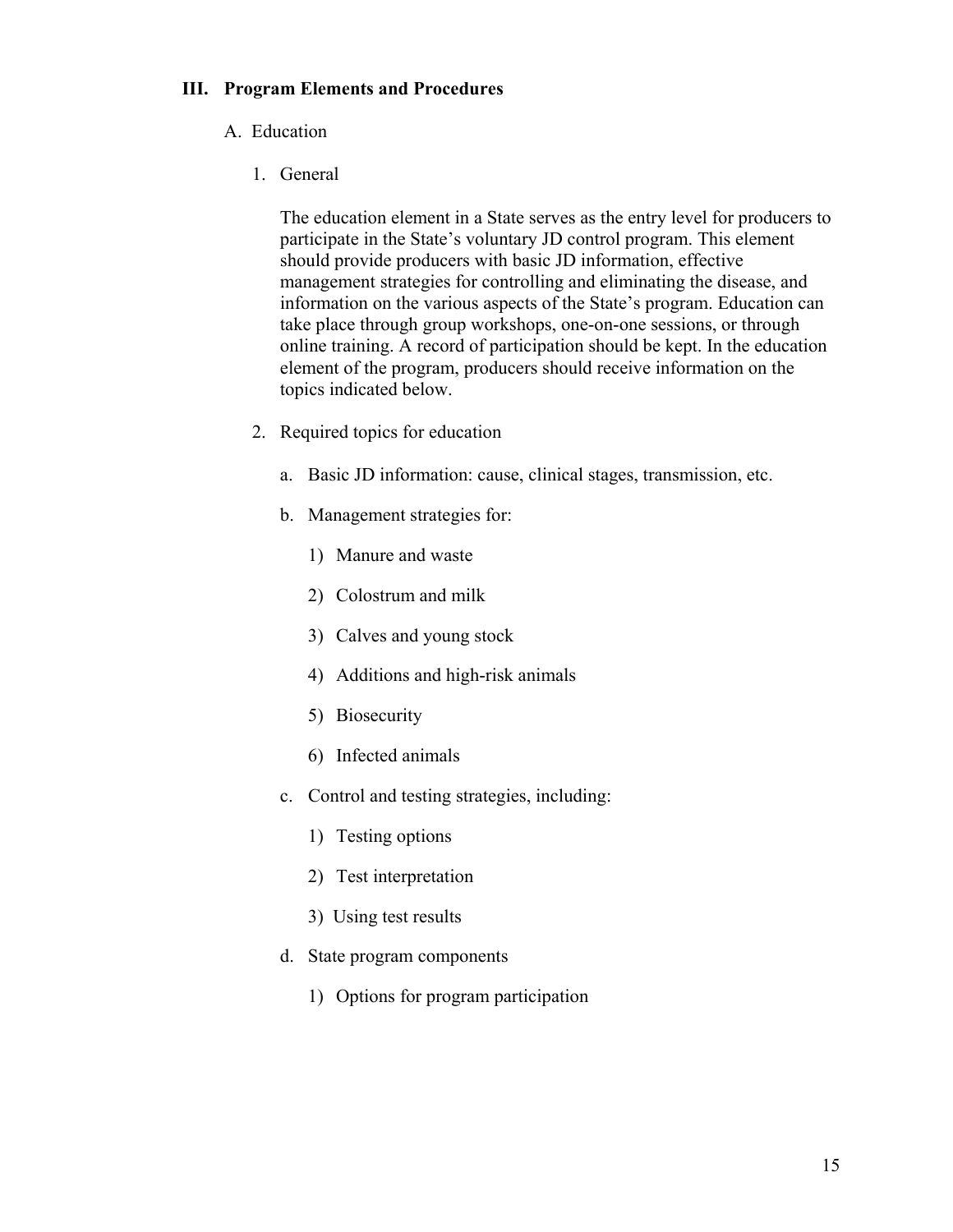# B. Management Level

1. General

 Producers informed about JD may wish to participate in the management level of the program, which recognizes producers for implementing meaningful management practices to control the introduction or spread of MAP. At this level, any individual animal or herd testing is optional but strongly encouraged. JD testing should be based on a plan with clear action determined prior to testing. JD testing protocols can be developed using the guidelines provided in the "Consensus recommendations on diagnostic testing for the detection of paratuberculosis in cattle in the United States" published in the December 12, 2006, Journal of American Veterinary Medical Association. Reporting test results is not required; while not required, testing should be done in an approved laboratory to ensure the validity of the test results.

2. Requirements

The following components must be completed to the satisfaction of the DJC:

a. Risk assessment

Before developing a herd management plan, a JCV must conduct a risk assessment to identify management practices and facility issues likely to introduce and spread MAP throughout the herd. A copy of the risk assessment must be submitted to the DJC for review.

b. Herd management plan

 The JCV, in conjunction with the herd owner, will develop a herd management plan to minimize the introduction and spread of MAP in the herd. A copy of the management plan must be submitted to the DJC for review and approval.

Guidelines for developing a herd management plan are reviewed in the "Handbook for Veterinarians and Dairy Producers" third edition, 2003; the "Handbook for Veterinarians and Beef Producers" third edition, 2003; and the "How to Do Risk Assessments and Management Plans for Johne's Disease" 2003. Copies of these documents are available through the Ruminant Health Programs, NCAHP, VS. The herd management plan should review applicable topics outlined below under "3. Johne's Disease Best Management Practices" that prevent the calves and young stock from becoming infected with MAP.

3. Johne's Disease Best Management Practices - General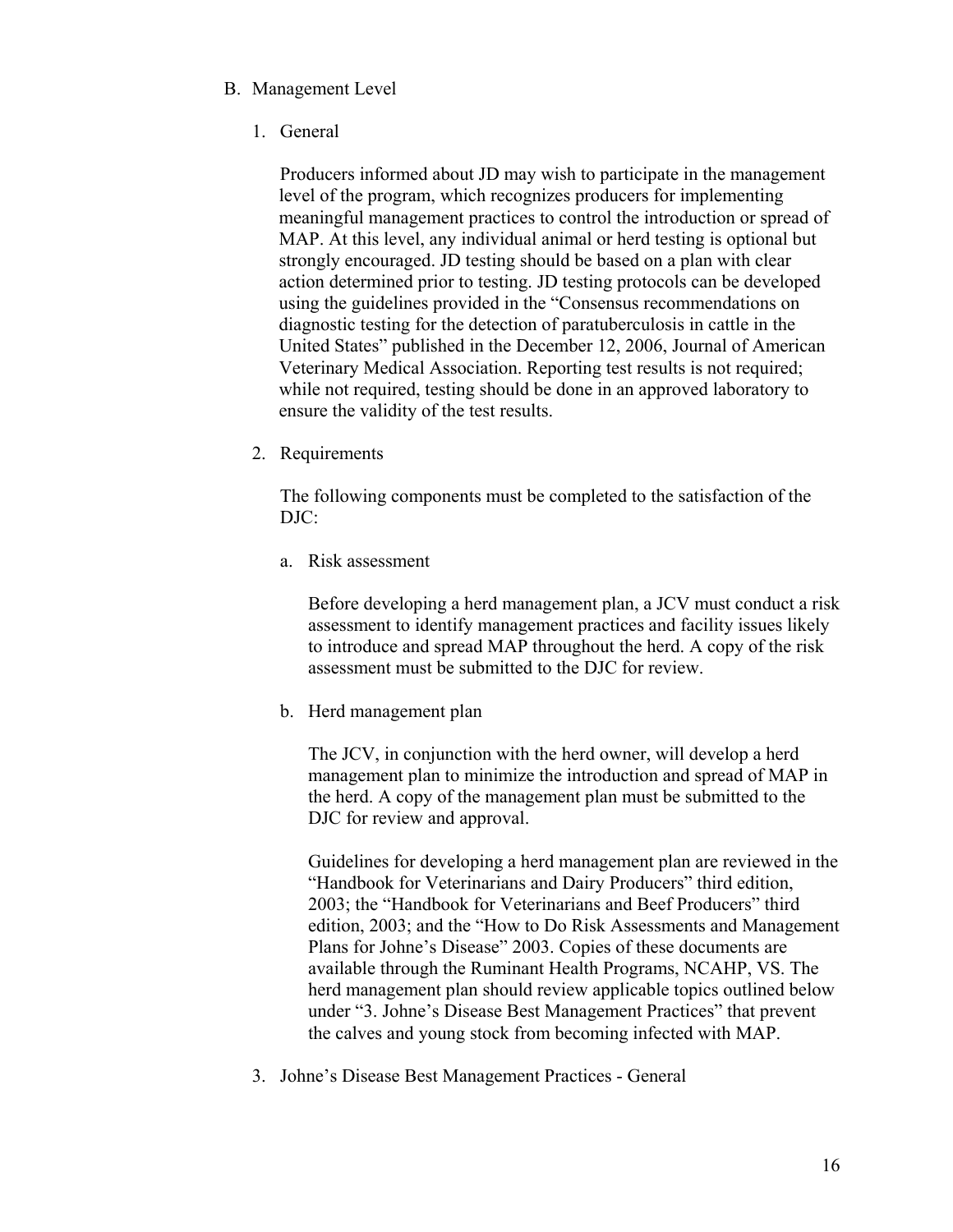- a. Animal identification—All cattle should be individually identified using an identification method approved by the State animal health official. It is recommended that all animals in participating herds be individually identified using official eartags. Any regulations issued in 9 CFR regarding animal identification with other animal health programs still apply.
- b. Minimum biosecurity measures—These measures are recommended to reduce exposure to manure or milk from cattle of unknown JD status. The herd management plan should emphasize the following biosecurity measures:
	- 1) Keep maternity and calving areas clean, dry, and free of manure. Wherever possible, use individual calving pens, or minimize cow density. The maternity and calving area should not house non-calving or sick animals, nor should it be immediately adjacent to mature animal housing areas.
	- 2) Ensure animals added to the herd come only from status-level or documented low-risk sources. Record the source and manage additions as higher risk animals unless you have evidence to the contrary.
	- 3) Minimize the exposure of young stock to manure from adult animals.
	- 4) Minimize exposure of livestock to other cattle and other susceptible animal species that may be infectious.
	- 5) Feed calves colostrum from an individual, identified, low-risk, test-negative cow, or a suitable quality colostrum replacer.
	- 6) Minimize contamination of feed, water, equipment, and vehicles with manure.
	- 7) Segregate, test, and remove clinical suspects from the herd as soon as possible. Make recommendations to reduce the risks from official test-positive cattle by humanely euthanizing the animals or sending them to slaughter.
- c. Best management practices—Dairy herd specific:
	- 1) Immediately separate from adult animals any heifer calves and bull calves that will be retained in the herd or sold for dairy purposes.
	- 2) After receiving colostrum, only give calves pasteurized milk or a quality milk replacer.
	- 3) Keep young stock free from exposure to the manure of mature cattle, house by age, and separate from older animals.
- d. Best management practices—Beef herd specific:
	- 1) Minimize the density of cow and calf pairs as much as possible.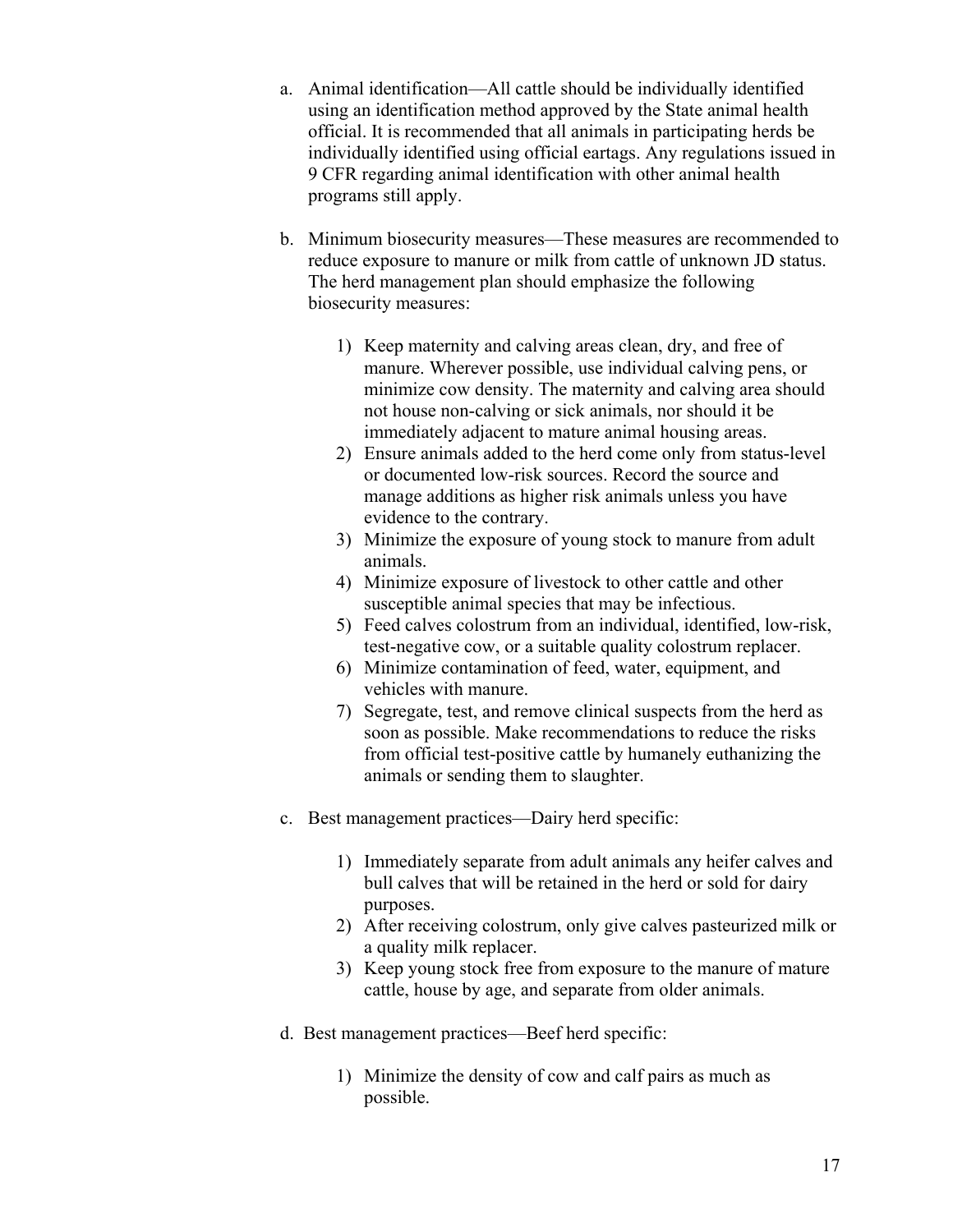- 2) Use feeding practices that reduce manure contamination of water, feed, and feeding areas as much as possible.
- 3) Raise weaned replacement animals physically separate from older animals.
- 4. Renewal

To continue in the program, a herd owner and JCV must review and update the RAMP at least every 3 years after enrollment and make appropriate changes to the herd management plan. The updated RAMP must be submitted to the DJC between 60 days before and 60 days after the anniversary date.

- C. Herd Testing and Classification
	- 1. General

Herd testing and classification constitutes the third level of participation in the program. The purpose of this component is to identify herds with a low prevalence of JD.

2. Requirements for entry

Herd owners enrolling in the herd testing and classification level must have a current approved RAMP in place, following the guidelines outlined in the management element (III.B.2).

3. Testing

Initial testing is required to determine the herd's test status, using an appropriate testing strategy as listed in Appendix 2 under Level 1. Statistical subsets or greater numbers of cattle must be tested to establish a herd classification (see Appendix 1).

All samples must be collected by, or under the supervision of, an accredited veterinarian, an animal health official, or authorized agent. All samples from herds whose owners are applying for herd classification must be submitted to an approved laboratory.

- a. Animals positive to a screening test should be classified as a suspect for MAP infection. It is recommended that the status of suspects is confirmed using an official JD test unless MAP has already been confirmed on the premises. Any animal classified as a suspect or infected should be officially identified.
- b. It is recommended that animals with positive results on an official JD test be identified as infected and restricted to the premises. When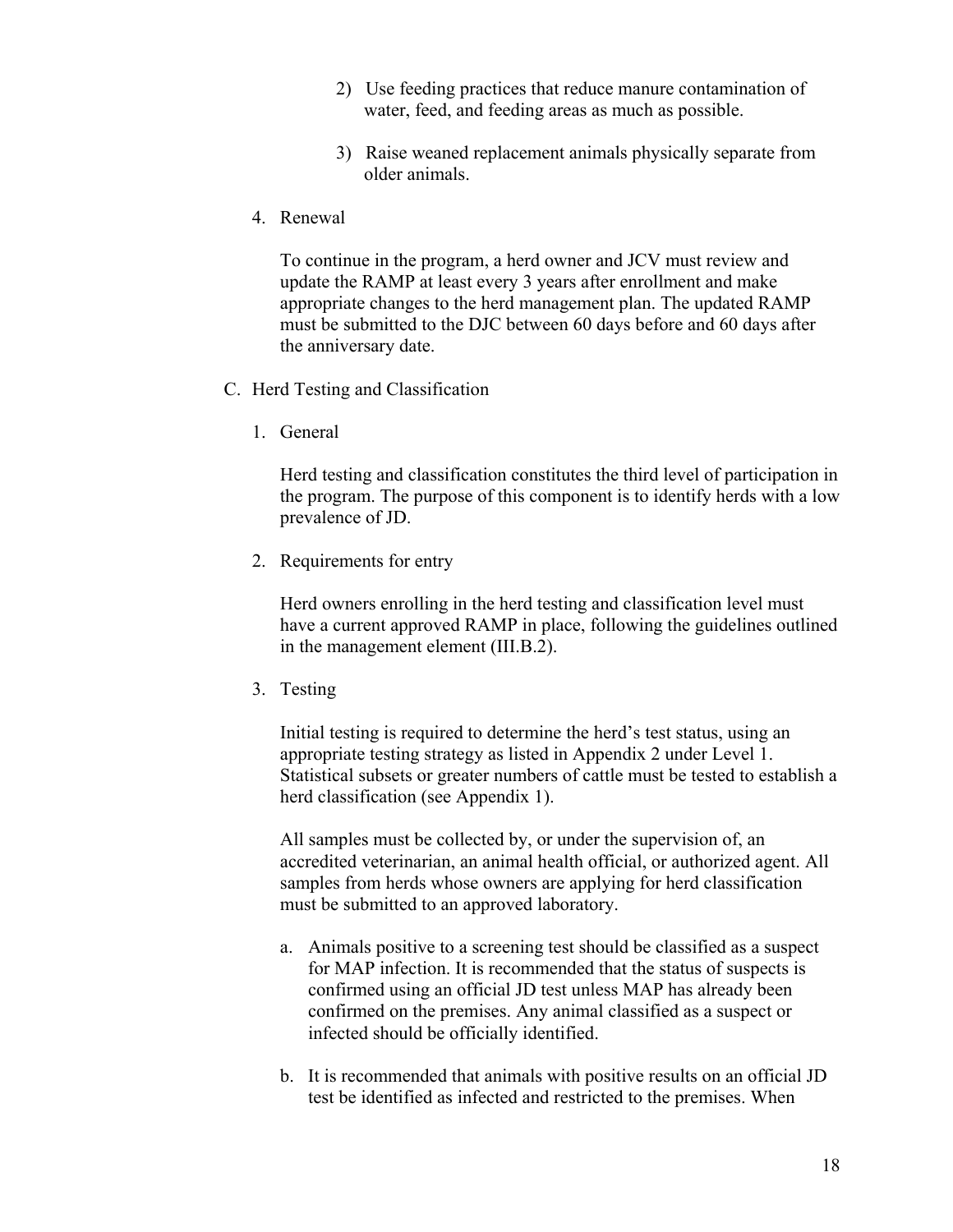infected cattle leave the herd, it is recommended that they be humanely euthanized or go directly to slaughter.

Animals crossing State lines must do so in accordance with 9 CFR*,* part 80, which requires an owner-shipper statement (a signed statement made by the owner or shipper) that declares the animal as infected; provides the official eartag number(s), origin, destination, consignor and consignee; and directs that the animal go directly to slaughter.

- c. The process for appealing the status of an official JD test-positive animal is described in Appendix 4.
- 4. Herd classification
	- a. Animal identification—All cattle must be individually identified using an official identification method approved by the State animal health official. Any regulations issued in 9 CFR regarding animal identification with other animal health programs still apply.
	- b. Appealing a positive test—A test-positive animal's status may be appealed using the appeal process described in Appendix 4. If an animal is removed from the herd while screening test results are pending, a fecal sample should be collected, submitted, and held at the laboratory. The DJC will make the final classification of the animal and herd.
	- c. Herds enrolled in this component must use testing protocols approved by the DJC. Herd additions—At initial levels of the program, all purchased animals should be from herds with approved herd management plans. Heifers raised off the premises should be raised with at least the minimum biosecurity and control measures in place. At higher levels of the program, purchasing restrictions apply (see section III.C.5.c).
- 5. Classification Testing
	- a. The herd owners (with the JCV) should develop a testing protocol as follows:
		- 1) All animals specified in the testing protocol must be tested within 10 to 14 months of the anniversary date. Multiple test dates are allowed including split-herd testing or rolling-herd testing provided that all animals are tested within the specific timeframe.
		- 2) Herds not adhering to the prescribed testing requirements will be placed in the management element.
		- b. Testing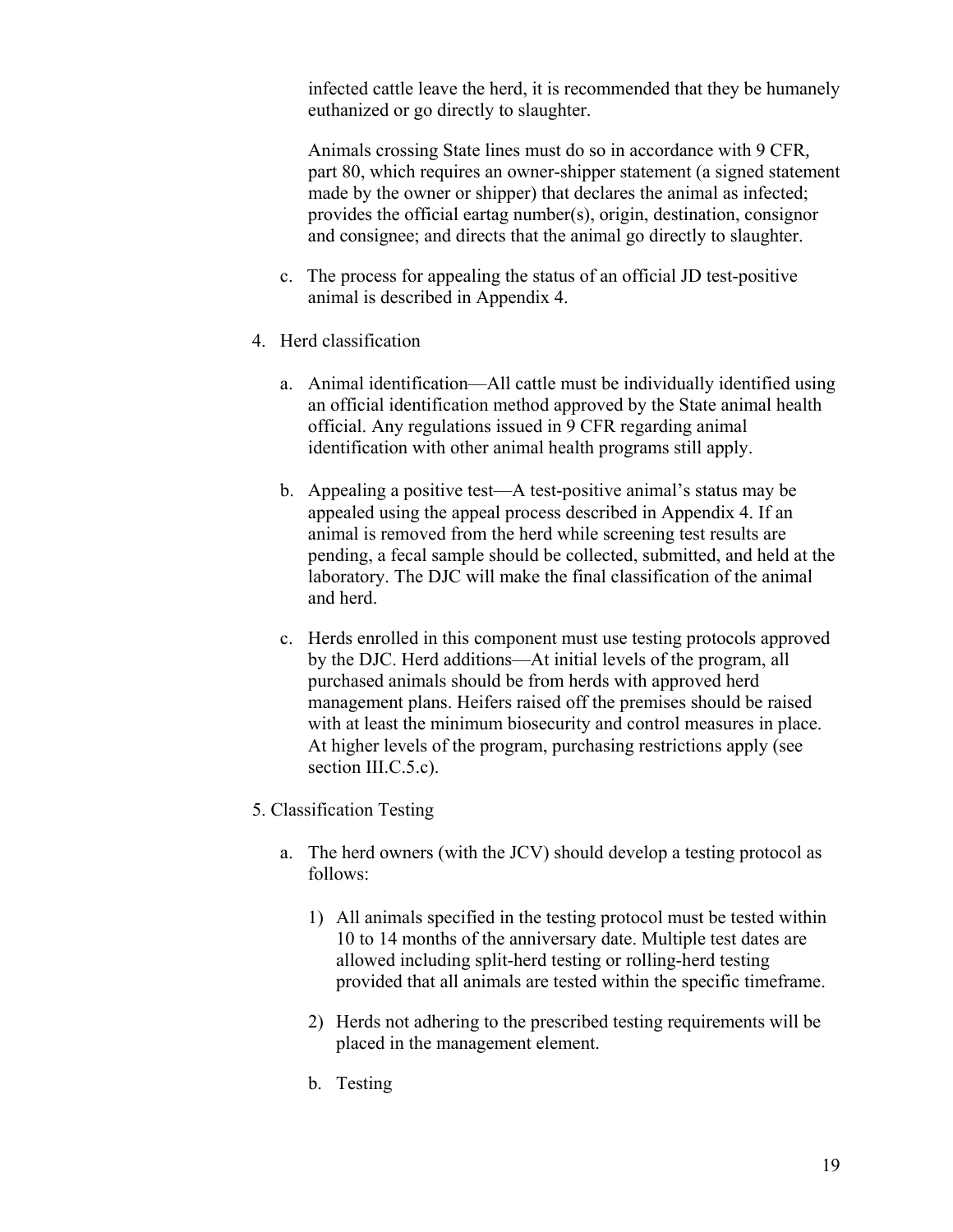- 1) The classification system consists of levels 1 to 6 and is described in Appendix 2. Classification levels 1 to 3 identify herds with low test positive prevalence or an initial year of test negative results, and levels 4 to 6 identify herds with 2 or more years of test negative results. Levels 1 to 4 require annual testing.
- 2) Vaccinated herds will be eligible for levels 4 to 6 after vaccination has been discontinued. Testing of vaccinated animals must be done using an official JD test; however, nonvaccinated herd mates may be tested using ELISA testing or a combination thereof.
- 3) Herd removal provisions—If an animal in a classified herd tests positive to an official JD test in levels 4 to 6, or if the testing requirements are not followed, the herd must be downgraded to the appropriate classification level or removed from the classification element as determined by the DJC.
- c. Herd additions
	- 1) Purchased animals may be added to the herd, provided that:
		- (a) For levels 1 to 3:

 There are no purchasing restrictions at these levels of the program. However, it is strongly recommended that animals are purchased from sources with a classification level (or testing equivalent) that meets or exceeds that of the herd it is entering.

(b) For levels 4 to 6:

- i. If purchasing animals from unclassified or levels 1 to 3 herds, the herd will be demoted to level 3 (highest level of program without animal movement restrictions).
	- ii. If purchasing animals from levels 4 to 6 herds:
		- 1. If the purchase is from the same or higher level than the herd's classification, the herd retains its classification and no additional testing is required.
		- 2. If the purchase is from a lower level than the herd's current classification, then:
			- a. The herd will be dropped to the lowest level of the purchased animals.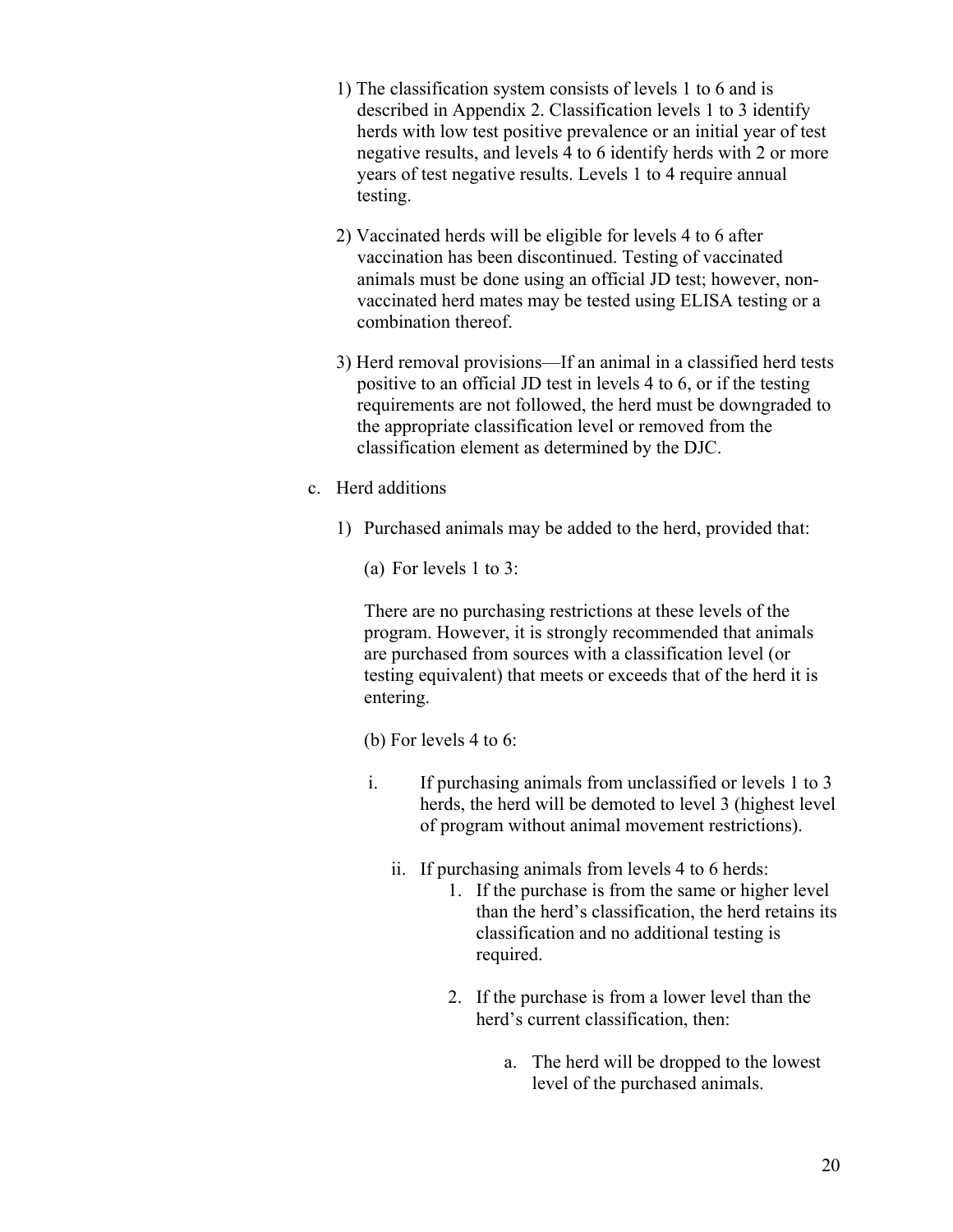## OR

- b. The herd may maintain its current classification if all purchased animals from the lower status herd are tested three times with an OJT at 6-month intervals, starting at not less than 12 months of age, and all tests are found to be negative. Purchased animals must then be included in the next herd classification test.
- (c) Once all herd additions have been granted status equal to the herd's current classification, the herd may advance in the classification program by following the testing protocol.
- (d) Heifers raised off the premises must be raised with the proper biosecurity measures in place and with animals at an equal or greater classification level.
- (e) Classified herds may use embryos from other cattle herds if the embryos are processed according to International Embryo Transfer Society protocols. Embryo transfer recipient cows must meet herd addition requirements.
- (f) Purchasing a classified herd
	- (i) If a classified herd is purchased, testing is not required if the purchased cattle remain on the premises. A new certificate will be issued in the new owner's name. The anniversary date will remain the same.
	- (ii) If part or all of a classified herd is purchased and the cattle move directly to a premises without cattle, they may retain their current classification level without testing; however, it is recommended that the risk of exposure to MAP from the environment is evaluated. A new certificate should be issued in the new owner's name. The anniversary date of the new herd is established by the original classification date, unless a new herd classification test of the purchased cattle is requested.
- d. Herd level maintenance
	- 1) Herds at levels 1 to 3 must undergo a herd classification test annually to establish their classification level for the year.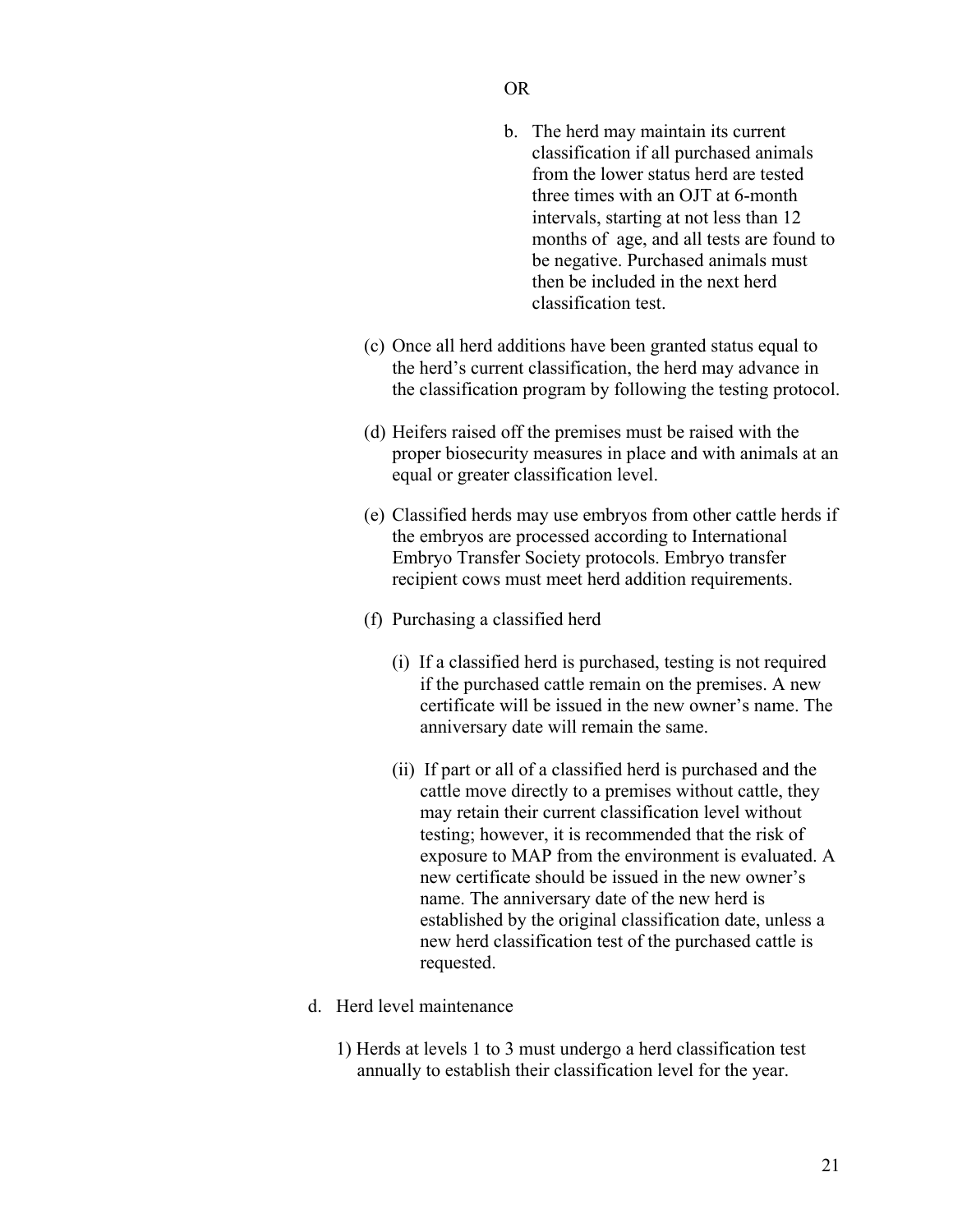- 2) Herds at levels 4 to 6 can maintain their classification by following any MAPDT strategy in Table 2 of Appendix 2. Testing for maintenance of herd classification must be repeated annually in level 4 herds; however, levels 5 and 6 herds are only required to test every 2 years from the classification date to maintain their herd classification. The level achievement year should be noted because continued monitoring increases confidence the herd is not infected. If a positive test is found during maintenance level testing in a level 4 to 6 herd, the herd will be reclassified to level 1of the program. Alternatively, the herd can elect to complete additional testing to attain a higher classification following the requirements for herd classification in Appendix 2.
- e. Renewal and advancement

A herd will remain at any level for up to 14 months (up to 26 months for levels 5 and 6 herds). For continuation of this classification, the herd owner must reapply with a copy of test results. An updated herd management plan (biosecurity plan) and an agreement to follow the classification component requirements must be submitted every 3 years.

The herd owner can send the DJC a letter of intent to renew or advance if confirmation of screening test results will be received after the 14-month (or 26 month for levels 5 and 6 herds) deadline. If the letter of intent is received by 30 days after the deadline, the DJC may allow the herd to retain its status for up to 5 months. Herds for which the necessary test results have not been supplied by the extended 5-month deadline must be removed from the classification program. Herds removed from the classification program may retest and may be classified based on the results of testing used.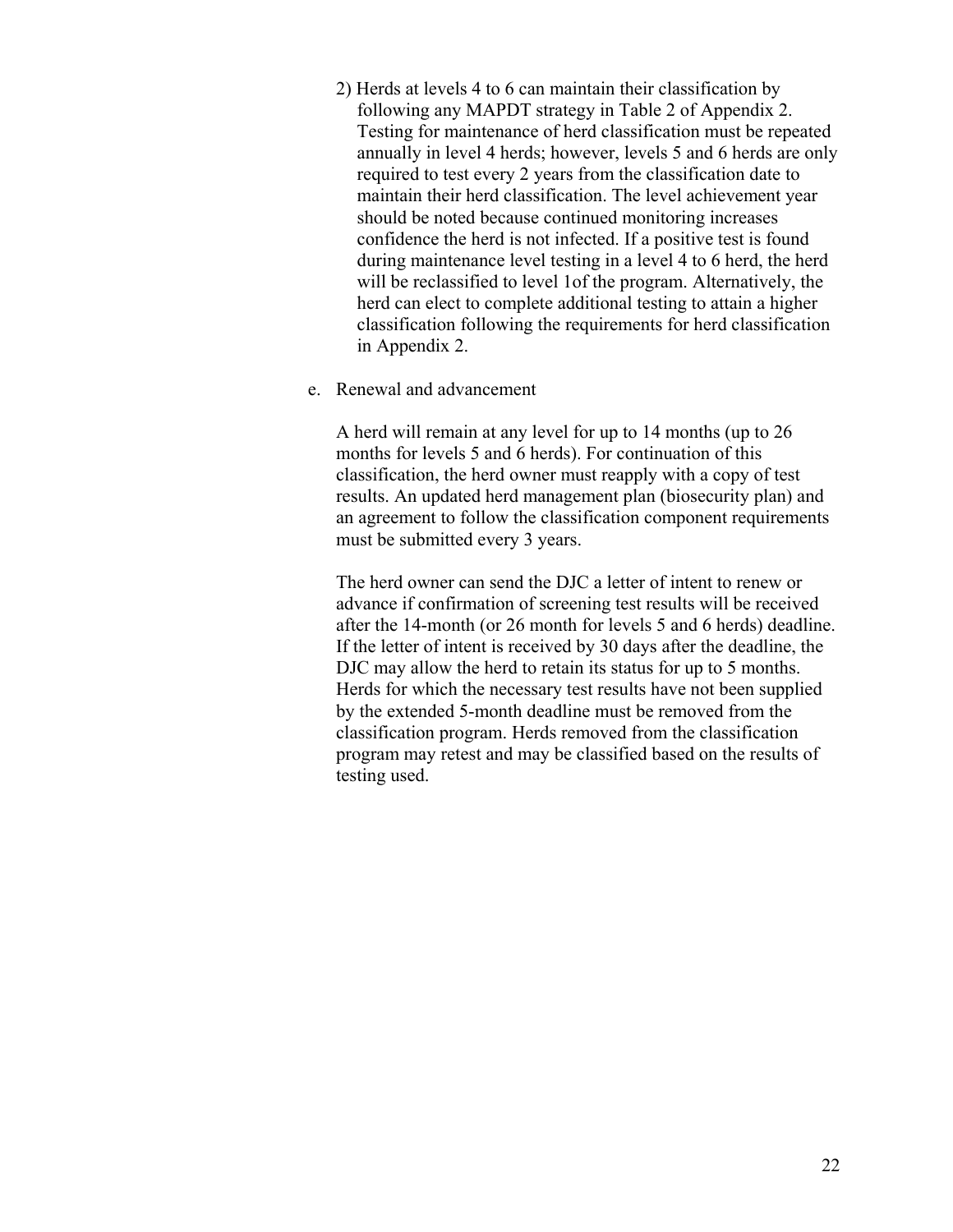# **IV. Laboratory Procedures**

## A. Approved Laboratories

Official JD tests and screening tests used for the VBJDCP may be conducted in a private, university, State, or Federal laboratory. The State animal health official has the authority to decide if any laboratory passing the NVSL check test may participate in the State program. States should have the authority to periodically audit the JD diagnostic laboratories participating in the program. If a laboratory is outside of the State, the State may rely on audits conducted by the animal health officials from the State in which the laboratory is located.

# B. Laboratory Approval Process

Check test proficiency panels must be passed annually in order for laboratories to be approved to participate in the VBJDCP for each testing format they plan to use. The check test procedures for participating in the annual proficiency tests are outlined below for MAPDT and ELISA tests. For further information, please contact NVSL's Diagnostic Bacteriology Laboratory.

- 1. Approval process for laboratories performing organism detection tests
	- a. A laboratory seeking approval to perform MAPDT must contact NVSL for a proficiency test kit of 25 samples. A valid proficiency panel sample from NVSL will be determined by a consensus of at least 70 percent of the laboratories participating in the fecal culture check testing process.
	- b. Laboratories must request a proficiency panel for each procedure or a standard operating procedure (SOP) that they wish to use for approved testing. Criteria for panel composition and grading may be obtained from NVSL and is also referenced in NVSL's SOP-MB-4011: Proficiency Panels for External Laboratory Assessment for Johne's Disease Organism Based Tests.
	- c. Laboratories requesting a pooled proficiency panel must also successfully complete and pass the corresponding individual panel using the same method. For example, laboratories requesting a pooled Herrold's Egg Yolk (HEY) proficiency panel must also request and pass an individual proficiency test for HEY.
	- d. The laboratory must not identify any of the negative test samples as positive samples.
	- e. The laboratory must not identify any of the test samples classified as high levels of MAP (Too Numerous to Count or TNTC) as negative samples.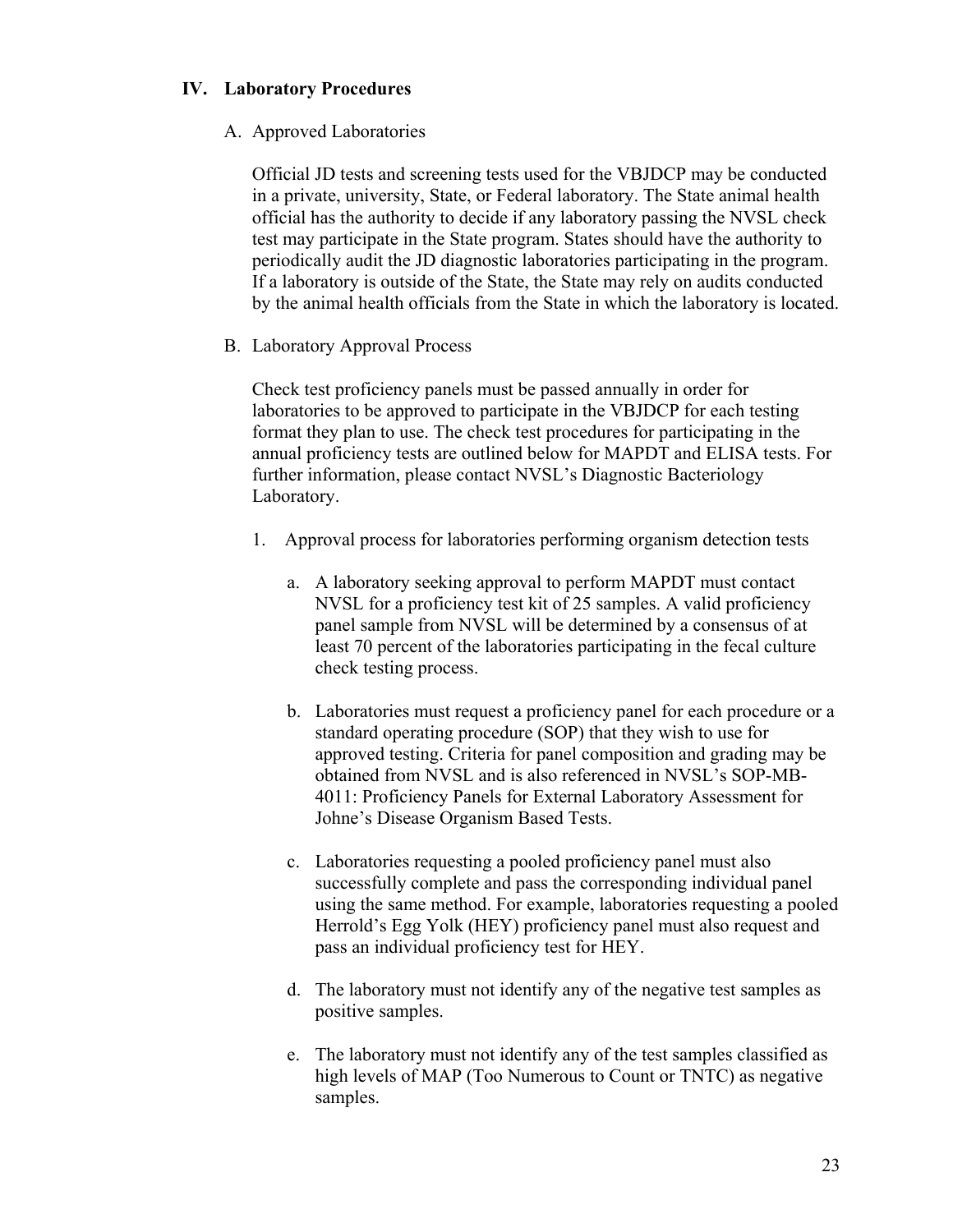- f. The laboratory must correctly identify at least 70 percent of the test samples that were not classified as negative or TNTC as positive samples.
- g. Laboratories performing culture may report a sample as "contaminated" and will be allowed sufficient time to reculture and report results without penalty. Contamination must be reported to NVSL first. Proficiency panel samples will contain at least 4 g of material to cover this possibility.
- h. The laboratory must use the same procedure and materials during the check test that are used during routine testing. If laboratory protocols are changed after certification is granted for the current year, a recertification test must be successfully completed, and a copy of the new protocols must be provided to NVSL.
- i. One retest per year is available if a laboratory fails the first time. Any laboratory that fails to pass the retake of the check test will become a nonapproved laboratory until the check test is administered again and passed the following year.
- 2. Approval process for laboratories performing ELISA tests
	- a. A laboratory seeking approval to perform ELISA testing must contact NVSL for a test kit of 25 samples. (A valid check sample will be determined by NVSL using available licensed ELISA kits.)
	- b. Laboratories will report the ELISA score (sample to positive [S/P] ratio, ELISA score, and optical density values) of test samples and kit controls.
	- c. Samples will be divided into extreme and intermediate samples based on consensus median values from all participating laboratories.
	- d. Extreme samples (strong negative and strong positive) will be graded qualitatively.
	- e. Laboratories that incorrectly identify any extreme test samples (graded qualitatively) will fail the proficiency test.
		- 1) Intermediate samples will be graded quantitatively using Z scores. Z scores indicate how many standard deviations away from the mean the score resides. A positive Z score indicates that the value is above the mean while a negative Z score indicates that the value is below the mean.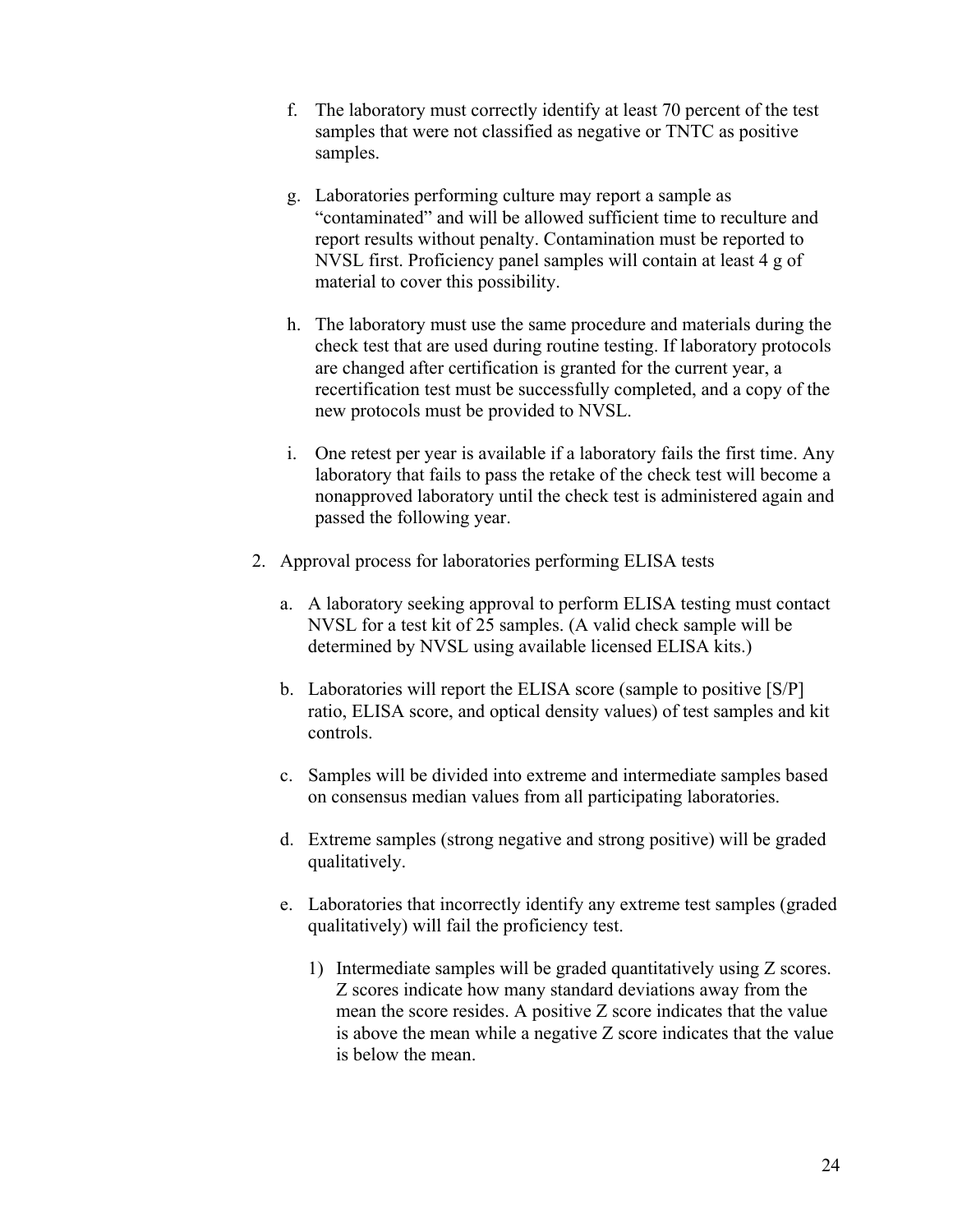- 2) Laboratories must score within three Z scores of the mean value to correctly identify a serology proficiency test sample.
- 3) Laboratories with more than two quantitative (Z scored) test results outside the acceptable range will not pass the proficiency test.
- 4) A Z score calculation will be used to determine variation of quantitative results. A major advantage of the Z score grading system is that it allows laboratory feedback on whether laboratories are consistently above or below the consensus median value. Calculating absolute values allows a visual representation of consistency, since a laboratory that is not consistently above or below the median will still have a large absolute value Z.
- 5) Laboratories with an absolute average Z score of greater than two will be notified that quality control practices should be evaluated. Specific actions could include requiring internal quality control review using NVSL's low positive sera, contacting the kit manufacturer, and evaluating other equipment and procedures.
- 6) The laboratory must use the same procedure and materials during the proficiency test that are used during routine testing.
- 7) One retest per year is available if a laboratory fails the first time. Any laboratory that fails to pass the retake of the check test will become a nonapproved laboratory until the check test is administered again and passed the following year.
- 3. Continuing quality assurance

Producers and veterinarians must have confidence in the quality of serology results they receive. To ensure the credibility of the infection status assigned as a result of testing under the guidelines of the national control program, each approved laboratory should run low positive quality control sera purchased from NVSL to monitor variations in testing results. NVSL will provide the current protocol for running and submitting the data from the quality controls.

4. Reporting

 To monitor VBJDCP activity, testing conducted at approved laboratories must be reported to the State animal health official. Data from the laboratory must be reported monthly or as required by the State animal health official. Data should be reported and sorted by the State in which the herd resides. The minimum required data for national reporting includes: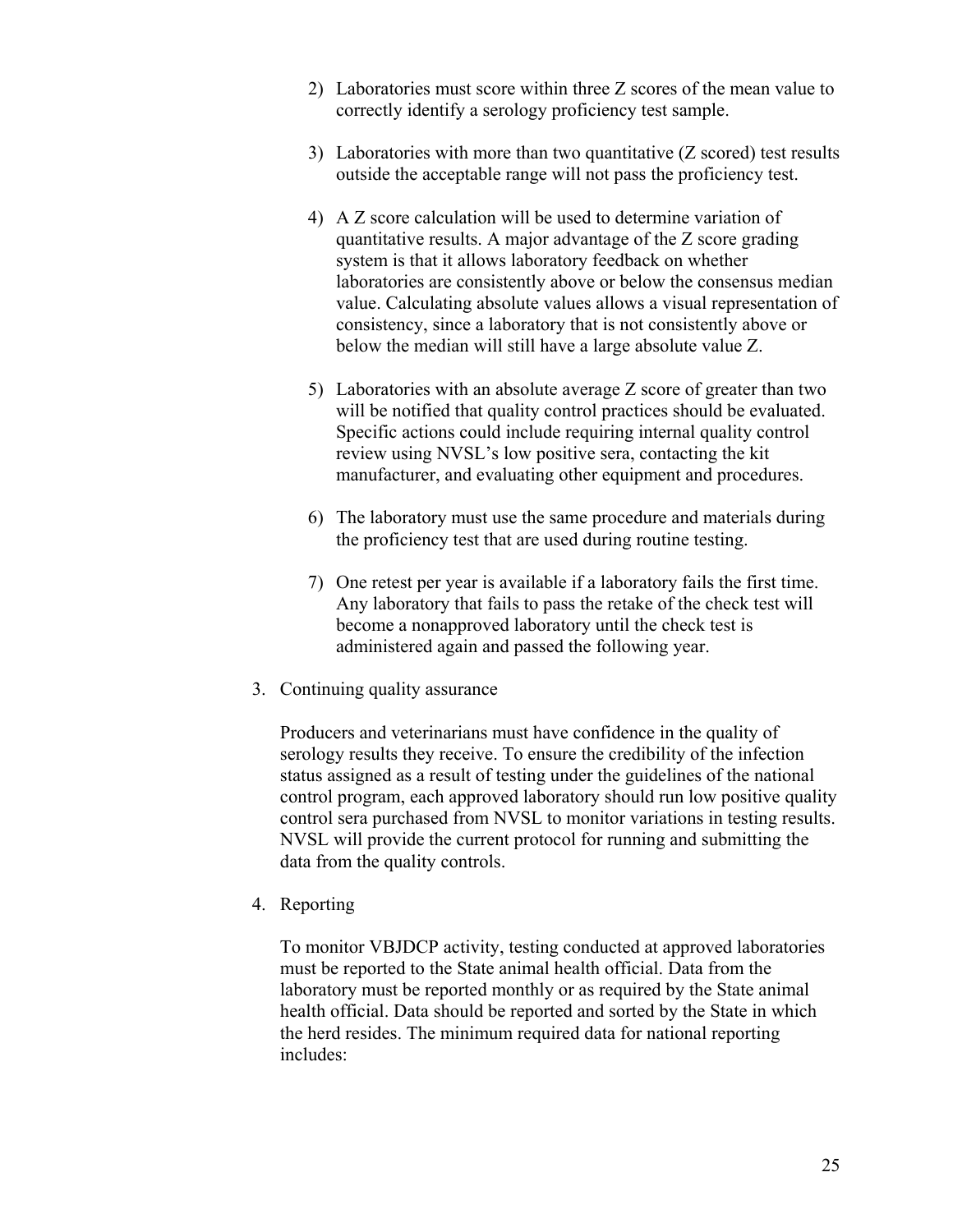- a. Number of herds tested by screening tests, sorted by method of detection and species
- b. Number of screening test positive results, sorted by method of detection and species
- c. Number of herds with test-positive results by screening tests, sorted by method detection and species
- d. Number of official JD tests submitted and run, sorted by method of detection and species
- e. Number of herds tested by official JD tests, sorted by method of detection and species
- f. Number of official JD test results that are positive for MAP, sorted by method of detection and species
- g. Number of herds with positive results by official JD test, sorted by method of detection and species
- 5. If the required data are not reported on a timely basis, the State animal health official may refuse to allow a laboratory to do State program testing. It is recommended that the State animal health official require that all JD test results be reported to the State.
- C. Approved Program Tests
	- 1. Official Johne's disease test (OJT)—An organism detection test done on an individual sample from a single animal approved by the Administrator and conducted in a laboratory approved by the Administrator.
		- a. Fecal and tissue culture—Culture is the standard for organism-based tests. Methods include both solid and liquid culture preparations. Protocols for recommended methods can be obtained from NVSL upon request. Fecal and tissue cultures are considered an MAPDT.
		- b. Direct fecal polymerase chain reaction (PCR)—Direct PCR tests can detect the presence of MAP without having to grow it. An advantage of the PCR test is that it takes less than 3 days to conduct. However, the disadvantages are higher cost and the potential of missing low shedders. Direct fecal PCR tests are considered an MAPDT.
		- c. Histology of tissue—A check test is not available at this time. Microscopic identification of the characteristic pathological changes and of MAP organisms in tissue is a definitive test for JD. Tissue changes and bacteria can be observed in the intestinal lining and in nearby ileal, mesenteric, and ileocecal lymph nodes in infected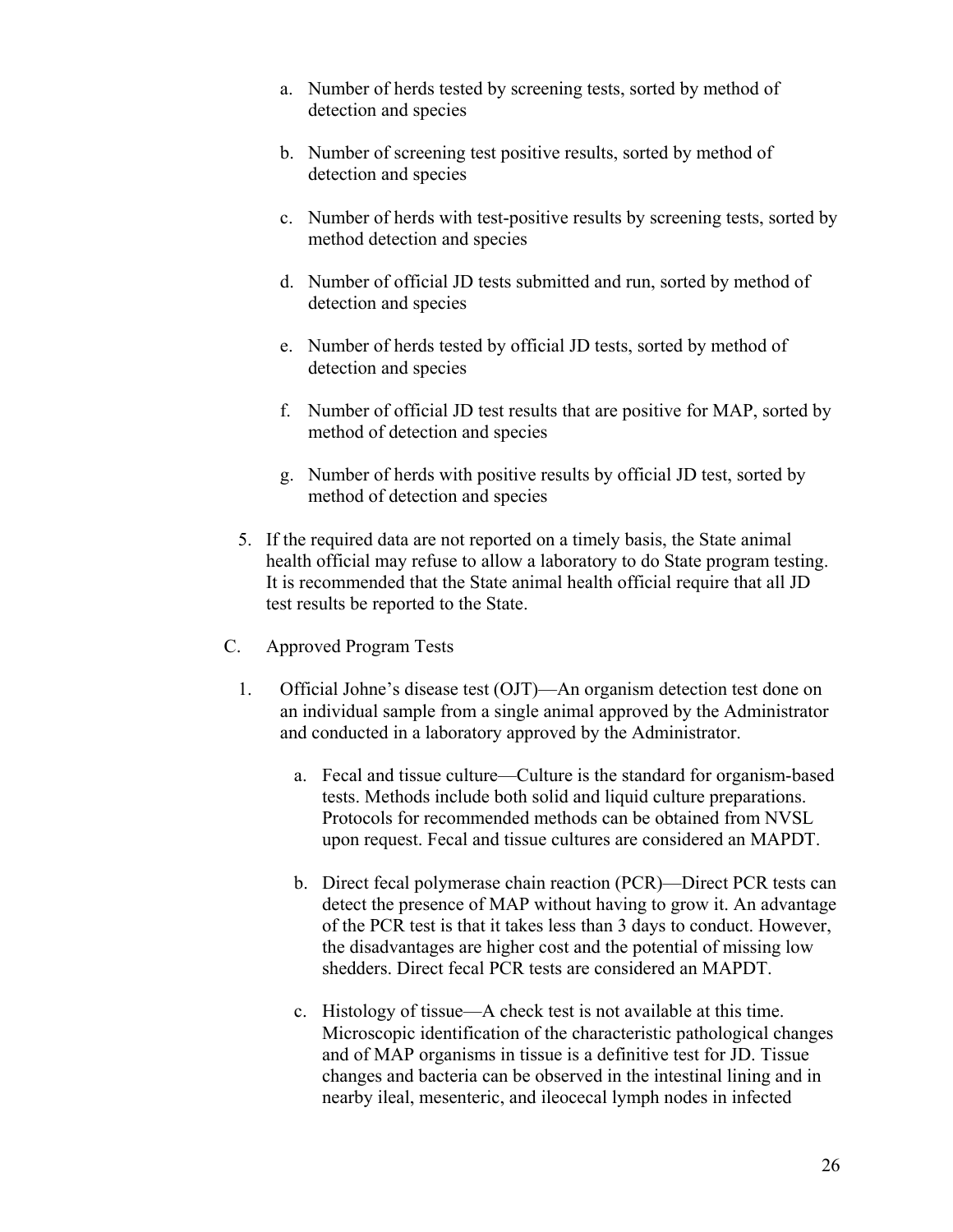animals. Sensitivity depends on the stage of disease, the number and type of specimens collected, and the experience and time spent examining tissues by the pathologist.

- 2. Screening test—Tests that do not meet the 9 CFR 80 definition of an official JD test but are used for herd classification. Screening tests are tools that have been developed to aid in determining the presence or absence of MAP within a herd. Depending on the method, screening tests may include individual animals or multiple animals in a diagnostic sample.
	- a. USDA approved ELISA—Animals found positive by ELISA tests should be considered suspect until confirmed using an OJT for lowlevel risk herds. ELISA tests are to be used as screening tools or to help make management decisions.
	- b. Environmental fecal sampling—Fecal material samples collected in areas where a large proportion of the herd is commingled. Samples are tested using organism detection methods in approved laboratories. The sampling protocol is available in Appendix 2.
	- c. Pooled fecal cultures or PCR—Fecal samples collected from individual animals that are pooled together in groups of five. Individual samples should be submitted to laboratories approved for fecal pooling and tested by an organism detection test. The pooling protocol is available in Appendix 2. Pooled fecal cultures or pooled fecal PCR tests are considered an MAPDT.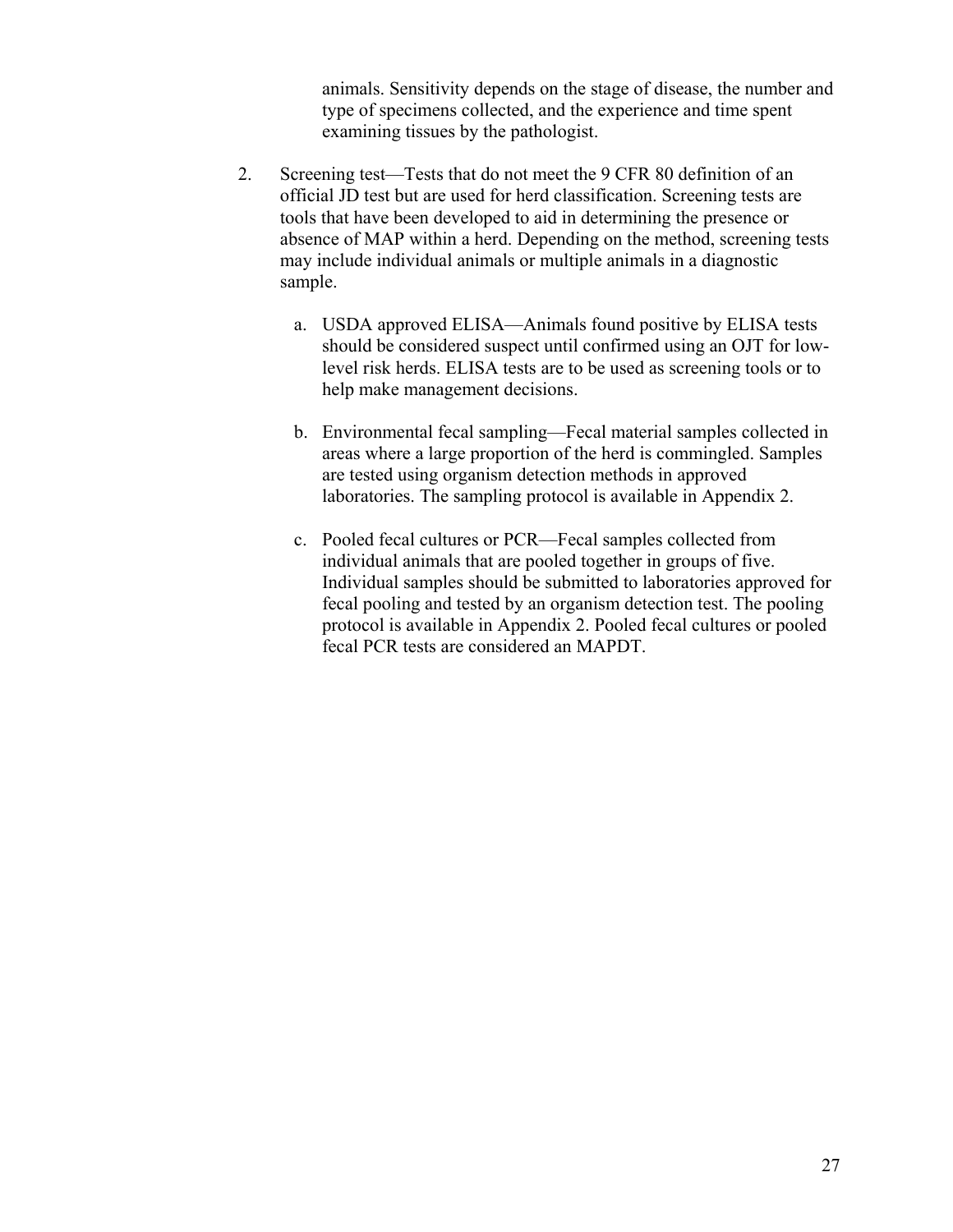# **Appendix 1: Sampling Sizes and Random Selection for Statistical Subset Testing**

# **Sample Sizes**

| Number of cattle in herd<br>(36 months or older) | Minimum Number of Cattle to Sample<br>(36 months or older) |                      |  |
|--------------------------------------------------|------------------------------------------------------------|----------------------|--|
|                                                  | <b>MAP</b> Detection Test<br><b>ELISA</b> Testing          |                      |  |
| $\leq 300$                                       | Test all                                                   | Test all             |  |
| $301 - 400$                                      | Test all                                                   | Test all (up to 313) |  |
| $401 - 500$                                      | Test all                                                   | 324                  |  |
| $501 - 600$                                      | Test all (up to $531$ )                                    | 332                  |  |
| $601 - 700$                                      | 540                                                        | 338                  |  |
| $701 - 800$                                      | 547                                                        | 342                  |  |
| $801 - 900$                                      | 552                                                        | 345                  |  |
| > 901                                            | 580                                                        | 360                  |  |

# **Table 1. Sampling sizes for statistical subset testing**

In smaller herds, all cattle 36 months of age and older must be tested. In herds with fewer than 30 animals that are 36 months of age or older, animals 24 months of age or older must also be tested.

The sample numbers above are based on the following assumptions:

- The cattle to be tested are 36 months of age or older.
- ELISA tests are assumed to have 25 percent sensitivity, and fecal cultures are assumed to have 40 percent sensitivity. These were consensus estimates of the Herd Status Committee of the National Johne's Working Group of the United States Animal Health Association Committee on Johne's Disease in 1998 for cows 24 months of age or older with subclinical infections. No changes were made for older populations sampled.
- ELISA and fecal culture are assumed to have 100 percent test specificity (given followup of all ELISA positives with fecal culture).
- The calculations are based on sampling without replacement.

# **Random Selection Procedures or Statistical Subsets**

The authorized agent should randomly select and sample the appropriate number of eligible cows. This works in small herds or in herds where the animals can be easily caught. For a more scientific method, select animals using a random number generator or random number tables.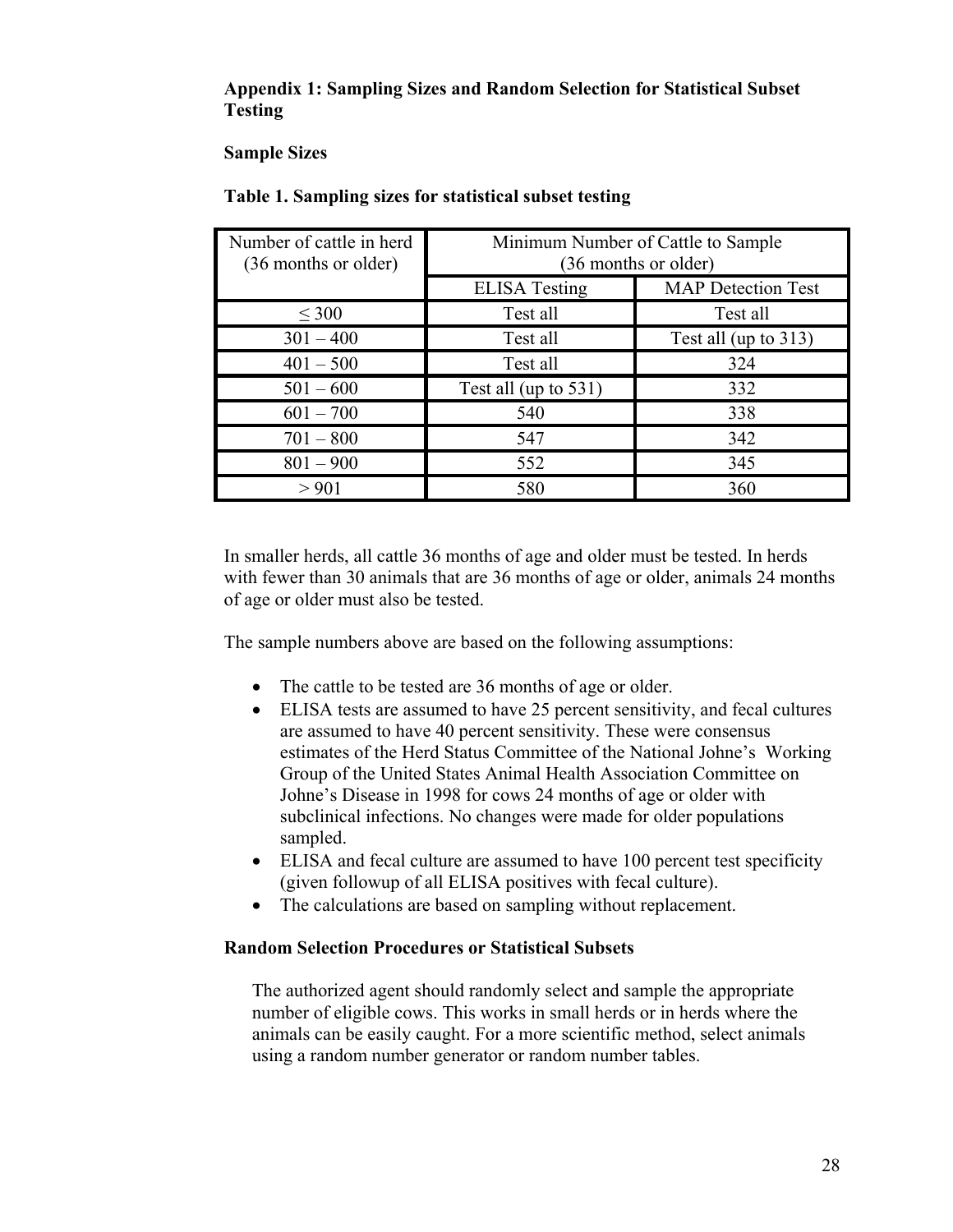If the list is made in random order, a systematic sampling can be used on the list (i.e., selecting every **n**th individual from a list [or coming through a chute] after choosing a random number from 1 to **n** as a starting point). Determine **n** by dividing the number in the herd by the required sample size needed in the statistical subsets).

Large herds should use a stratified randomization approach to collect a more representative sample. The number of animals in each group should be determined (e.g., high producers, low producers, and dry cows) and the percentage of each type of animal computed. The percentage of samples collected from each group should equal the percentage of each group of animals in the herd (i.e., if 10 percent of the animals in the herd are low producers, then 10 percent of the samples should be collected from low producers). Sampling in each group would be done by simple or systematic sampling.

These will not be perfect randomized sample collections, but they are better than convenience sampling. Unless the producer is suspicious of infection in the herd, targeting 'high-risk' animals is not the method to use. Testing highrisk groups or target testing should be reserved for herds in the management or control programs. All testing for herd classification should be as close to random as possible.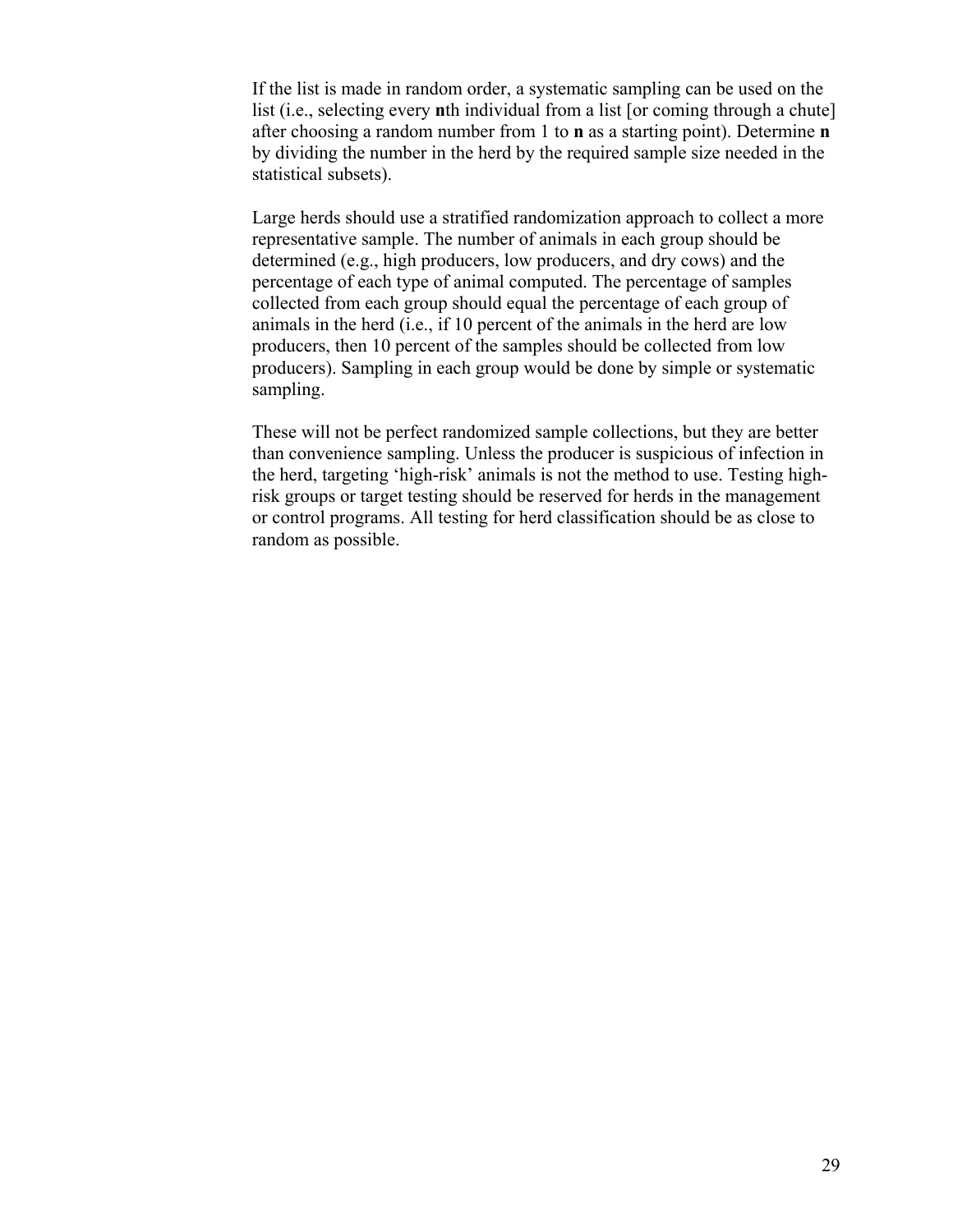# **Appendix 2: Approved Testing Strategies for the Classification Component**

The program levels are established to provide herds with a lower risk of transmitting MAP, a way to demonstrate years of participation and progress in the program. An alternate testing strategy may be approved for any level as long as it meets or exceeds the testing sensitivity for the given testing level as approved by the DJC.

The classification system was developed based on review of scientific literature, data analysis, and discussions by a team of experts in the fields of epidemiology, diagnostics, and cattle management systems.

## **I. Concepts applied in development of JD Herd Test Strategies**

- A*. Unknown status.* Untested herds or herds not desiring classification will not be given a JD classification level.
- B. *Eligible cattle*. Test-eligible cattle for testing will include all cattle 36 months of age and older and male bovine animals 24 months of age or older. Subset sampling will be based on Appendix 1, with a maximum of 580 cattle randomly sampled for ELISA and 360 for MAPDT. Herds will be categorized by herd size based on the number of eligible adult cattle 3 years of age or older.
- C. *Eligible tests*. All ELISAs that have passed the NVSL check test will be considered as equivalent for herd categorization. All official Johne's disease tests (OJT) (individual MAPDT) that have passed the NVSL check test will be considered as equivalent for herd categorization. The option is available for followup testing of ELISA positive cattle with an OJT. For pooled fecal testing using MAPDT, the required cattle sample will be collected individually and tested in groups of five cattle per pool by the laboratory. Herd classification categories are based on statistical probabilities (the upper 95 percent confidence limit for within-herd prevalence is below the specified values for classification levels 1 to 6) with minor adjustments made for practicality of on-farm sampling and internal consistency.
- D. *Herd classification based on test results*. Cattle herds in the initial year of testing will be placed in classification levels 1 to 3 with whole-herd test of test-eligible animals or subset testing for large herds as described in Appendix 1, Table 1, or in level 1 with a minimum sampling herd test (Appendix 2, Table 2). After the second year of testing with no positive test results, cattle herds can be upgraded into level 4; after the third year, into level 5; and after the fourth year, into level 6. Categorization of herds should be made using critical threshold levels (Appendix 2, Table 1) without rounding. Herds can be placed in levels 1 to 3 with positive test results after herd testing. Herds with positive test results are not allowed in levels 4 to 6. For herds using pooled MAPDT, the option exists to test individual cows from positive pools and calculate the percentage of MAPDT-positive cows to assign an appropriate classification level using the individual MAPDT line from Table 1 (Appendix 2). Any positive pool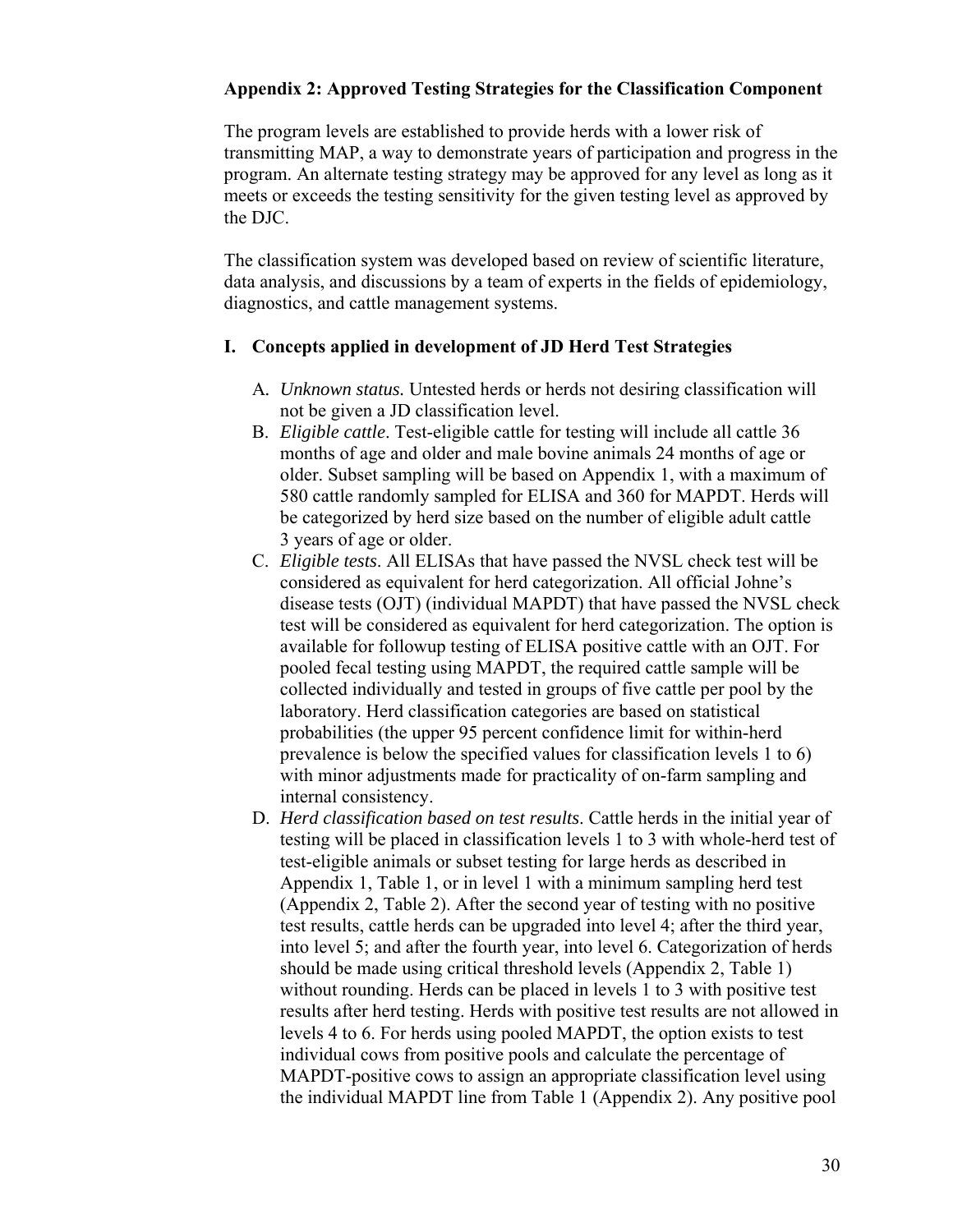that subsequently yields all negative individual MAPDT results will be considered as one positive individual MAPDT.

E. *Adjustment to Classification Levels.* The designated Johne's coordinator can make adjustments to the herd classification level based on available data and best judgment.

# **II. Example Situations**

- A. A dairy herd with 150 cows (n=100 cows 36 months of age or older) without previous status in the existing Test Negative Program could choose to test all eligible cattle (n=100) using ELISA (and could choose ELISA/MAPDT option if desired), individual MAPDT, or pooled MAPDT. If ELISA is chosen as a test option, one positive ELISA would result in classification level 2  $(\leq 1.5$  percent in the 100-199 cattle category). If individual MAPDT is chosen, three positive OJT would result in classification level 2. The herd owner could choose to test a minimum number of randomly selected cattle (60 for ELISA or 30 for individual MAPDT) tested using ELISA or MAPDT, or use environment fecal MAPDT to achieve level 1, assuming no positive results are obtained.
- B. A beef herd with 80 cattle 36 months or older and already at level 2 of the current Test Negative Program desires to advance within the program. The herd will be placed at classification level 3 with a pooled MAPDT or could move to level 4 by testing all eligible cattle with individual MAPDT, if all tests are negative.
- C. If the herd size is between 1and 99, individual MAPDT must be used to advance to level 4. The following year pooled MAPDT may be used to advance. In the case where the herd size is between 100 and 199, individual ELISA samples or individual MAPDT must be used to advance to level 4. The following year pooled MAPDT may be used to advance.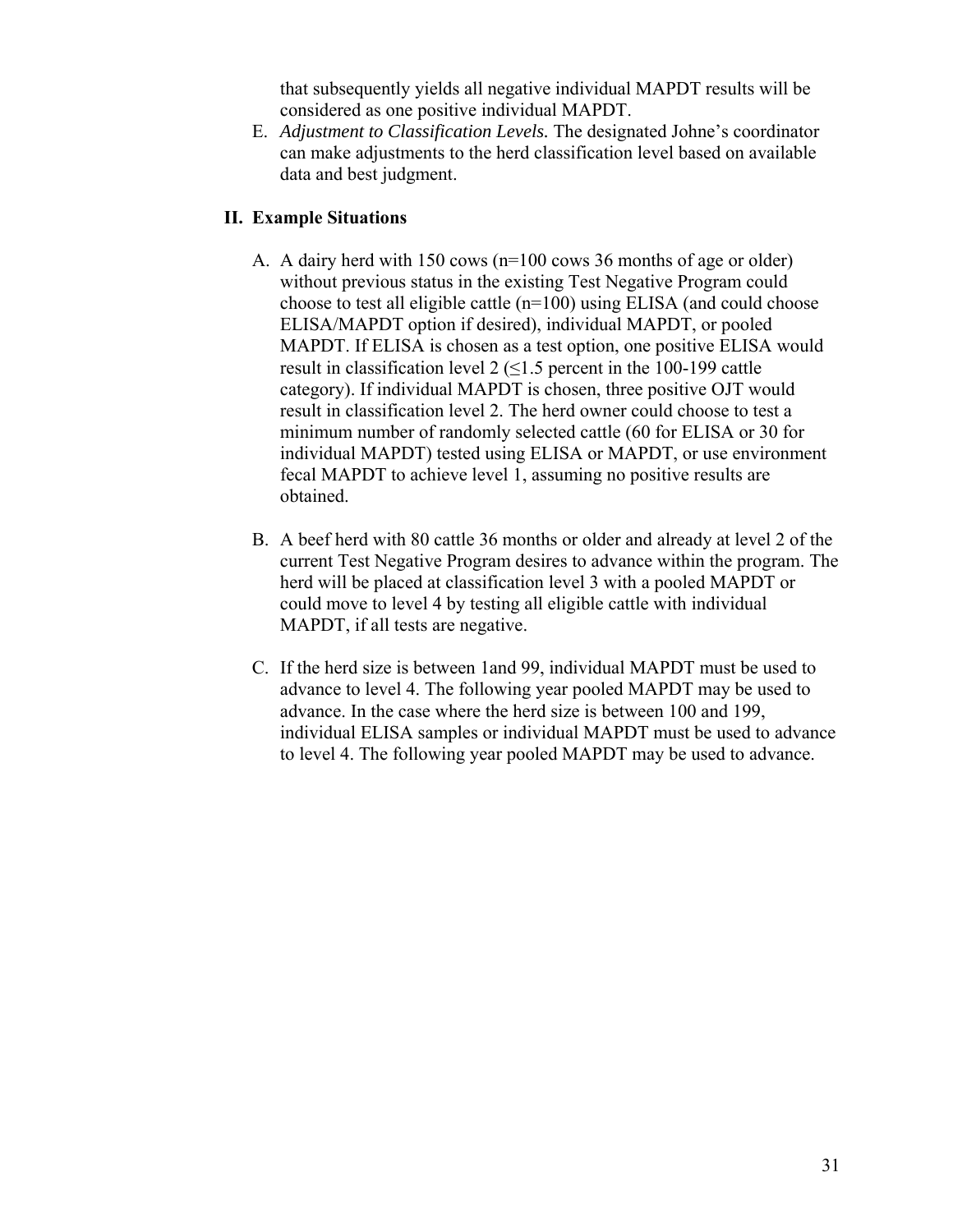|                             | <b>Testing Strategy</b>        | <b>Herd Classification level</b>                 |                |              |                  |       |       |
|-----------------------------|--------------------------------|--------------------------------------------------|----------------|--------------|------------------|-------|-------|
| <b>Herd</b><br>Size"        |                                | $\mathbf{1}$                                     | $\overline{2}$ | 3            | $\boldsymbol{4}$ | 5     | 6     |
|                             |                                | Maximum proportion positive to achieve level (no |                |              |                  |       |       |
|                             |                                | rounding)                                        |                |              |                  |       |       |
| $\mathbf{\mathfrak{g}}$     | <b>ELISA</b>                   | $\leq 1.5\%$                                     | $0\%$          |              |                  |       |       |
|                             | ELISA/Ind MAPDT*               |                                                  | $0\%$          |              |                  |       |       |
|                             | Individual MAPDT               | $\leq 6\%$                                       | $\leq$ 2%      | 0%           | $0\%$            | $0\%$ | $0\%$ |
|                             | Pooled MAPDT                   | $\leq$ 15%                                       | $0\%$          | 0%           |                  | 0%    | $0\%$ |
|                             | Environment MAPDT <sup>4</sup> | $0\%$                                            |                |              |                  |       |       |
| $100 - 199$                 | <b>ELISA</b>                   | $< 2.5\%$                                        | $1.5\%$        | $< 0.5\%$    | $0\%$            | 0%    | 0%    |
|                             | ELISA/Ind MAPDT                | $1.0\%$                                          | $0\%$          |              |                  |       |       |
|                             | Individual MAPDT               | $\leq 6.5\%$                                     | $\leq 3.5\%$   | $\leq 1.5\%$ | 0%               | $0\%$ | 0%    |
|                             | Pooled MAPDT                   | $15\%$                                           | $10\%$         | $0\%$        |                  | 0%    | $0\%$ |
|                             | Environment MAPDT              | 0%                                               |                |              |                  |       |       |
| 299<br>$200 - 7$            | <b>ELISA</b>                   | $\leq$ 3.5%                                      | $\leq$ 2%      | $\leq$ 1%    | 0%               | 0%    | 0%    |
|                             | <b>ELISA/Ind MAPDT</b>         | $1.5\%$                                          | $< 0.5\%$      | $0\%$        |                  |       |       |
|                             | Individual MAPDT               | $\leq 7\%$                                       | $\leq 4\%$     | $\leq 1.5\%$ | 0%               | $0\%$ | 0%    |
|                             | Pooled MAPDT                   | $\leq$ 13%                                       | $\leq 10\%$    | $\leq 6\%$   | 0%               | $0\%$ | $0\%$ |
|                             | <b>Environment MAPDT</b>       | $0\%$                                            |                |              |                  |       |       |
| 300<br>$\overline{\Lambda}$ | <b>ELISA</b>                   | $\leq 4.0\%$                                     | $\leq 2.5\%$   | $\leq1\%$    | $0\%$            | $0\%$ | 0%    |
|                             | <b>ELISA/Ind MAPDT</b>         | $< 2.0\%$                                        | $\leq1\%$      | $< 0.5\%$    | $0\%$            | $0\%$ | $0\%$ |
|                             | Individual MAPDT               | $\leq 7.5\%$                                     | $\leq 5.0\%$   | $\leq$ 2%    | $0\%$            | $0\%$ | $0\%$ |
|                             | Pooled MAPDT                   | $\leq 11\%$                                      | $\leq 7\%$     | $\leq 5\%$   | $0\%$            | $0\%$ | $0\%$ |
|                             | <b>Environment MAPDT</b>       | $0\%$                                            |                |              |                  |       |       |

**Table 1. Herd Testing Strategies to Achieve JD Herd Classification Levels** 

\*ELISA/Ind MAPDT—ELISA with followup individual MAPDT

**▲**Environment MAPDT—This testing strategy is only available for dairy herds (not beef herds)

Herd size—Number of the test-eligible animals in the herd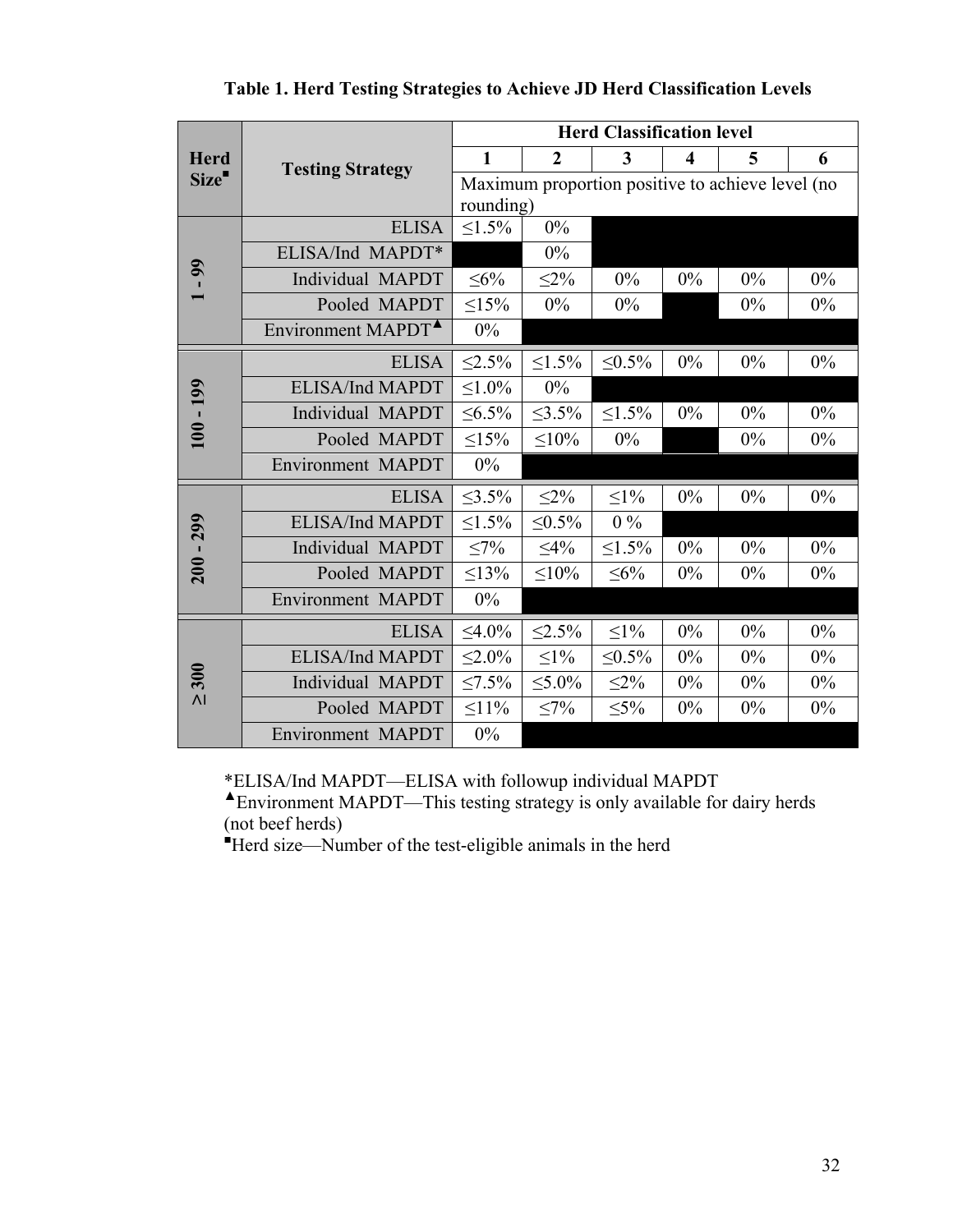| Table 2. Minimum herd testing options for entry into program at                   |
|-----------------------------------------------------------------------------------|
| classification level 1 or maintenance of classification levels 4 through 6, if no |
| positive test results are obtained                                                |

| <b>Test</b>                                                                               | Minimum number cattle to test* |  |  |  |
|-------------------------------------------------------------------------------------------|--------------------------------|--|--|--|
| <b>ELISA</b>                                                                              | 60                             |  |  |  |
| ELISA/Ind MAPDT                                                                           | 60                             |  |  |  |
| Individual MAPDT                                                                          | 30                             |  |  |  |
| Pooled MAPDT                                                                              | 6 pools (30 cattle)            |  |  |  |
| <b>Environment MAPDT</b>                                                                  | 6 environmental fecal samples  |  |  |  |
| * If the test-eligible herd has fewer animals than the minimum number to test, refer to   |                                |  |  |  |
| Appendix 2, Table 1, for testing options based upon test-eligible herd size. If there are |                                |  |  |  |
| any positive test results from the minimum herd test, producers may elect to test the     |                                |  |  |  |
| remainder of animals needed to classify the herd according to Table 1.                    |                                |  |  |  |

#### **III. Collection and Processing Protocols**

A. Environmental Fecal Sampling (For dairy herds only)

From each dairy farm, collect two composite environmental fecal samples tested by an MAPDT from each of the following locations on the farm: manure concentration areas (cow housing alleyways or gutters), manure storage areas (lagoons, piles, pits, or manure spreader), and another manure concentration area (sick cow pens or other cow alleyways and travel-ways). A total of six samples should be collected for submission to the diagnostic laboratory.

Each composite environmental fecal sample should contain approximately 20 g of fecal material with bedding or soil from a minimum of four different sites within each sampling location. Collect each sample with a separate disposable latex glove, place in a 95-mL plastic-covered specimen container labeled with the sampling location and herd identifier, and store in a cooler with ice during transport to the laboratory. Be sure to include sufficient manure in the sample when sampling from well-bedded areas such as sick cow pens or loose-housing lots.

In free stall barns, obtain each cow alleyway sample from a minimum of four sites across cow alleyways, collected to represent most of the mature cows (24–36 months of age and older) within the farm. Crossovers (areas around waterers, corners, and ends of scrape lanes) are excellent places to collect well-mingled manure subsamples.

In tie stall barns, obtain samples from all gutters containing manure from mature cows (24 months of age and older). Other suitable locations for subsampling are places where the gutter cleaner exits the barn, along the ramp, and in corners.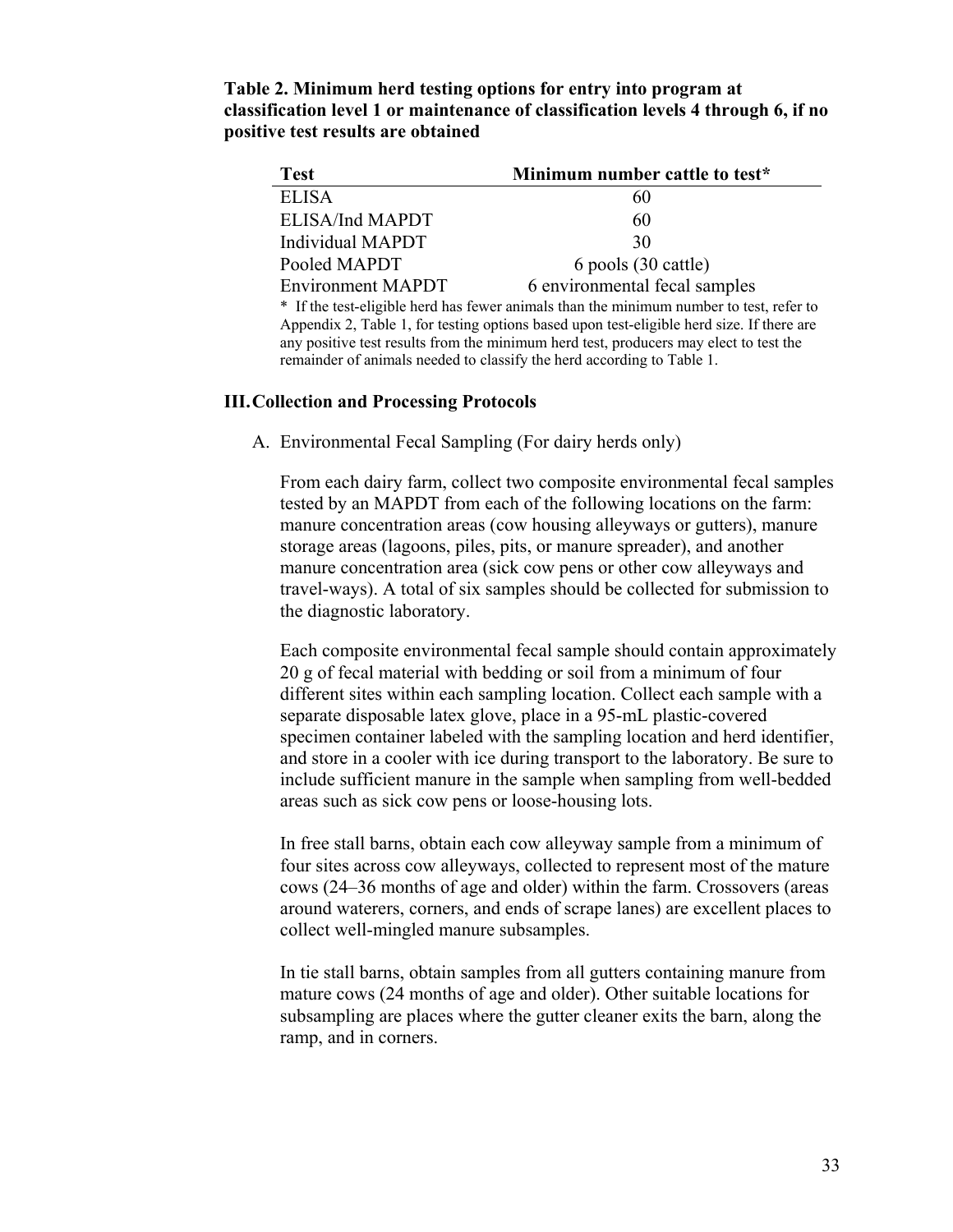Sample manure storage lagoons (using personal precautions for safety) from four locations at the perimeter of the lagoon by submerging the sampling container up to 10 cm beneath the water's surface.

Each composite sample from manure piles should be obtained from four different sites up to 10 cm beneath the surface.

Each composite sample from manure pits can be collected using two to three sterile  $4 \times 4$  gauze pads tied to fishing line with fishing weight and soaked at least 10 cm below the manure's surface.

(Modified from Raizman, et al., 2004)

## B. Random Pooled MAPDT

Submit individual fecal samples of 30 randomly selected test-eligible animals to be tested by an MAPDT in 6 pools of 5 animals each. Submit individual samples to laboratories approved for fecal pooling.

Herds with fewer than 30 test-eligible animals can still use fecal pooling. All animals 24 months or older are to be included until a total of 30 animals has been reached or all 24-month-old animals have been tested. At least 3 pools of 5 (15 animals) should be available to use pooling. If 15 animals are not available, individual samples should be used.

Fecal Pooling Procedure

- 1. Fecal pooling procedure to be done in the laboratory five samples per pool
	- a. Homogenization by stirring

Weigh out 2 g of each sample to be pooled and place into a sterile 50 ml conical centrifuge tube. Mix samples by stirring with a sterile wooden stick. Vortex samples vigorously for 10 to 15 seconds until the mixture appears homogeneous. Remove 2 g of the resulting mixture for processing and testing by routine method used in laboratory.

b. Homogenization by stomaching

Weigh out 2 g of each sample to be pooled and place into a stomacher bag. Be sure to add the samples to the same corner of the bag to ensure even mixing. Stomach the samples on the highest setting for 2 minutes. Inspect the mixture to determine if it appears homogeneous. Additional stomaching may be required to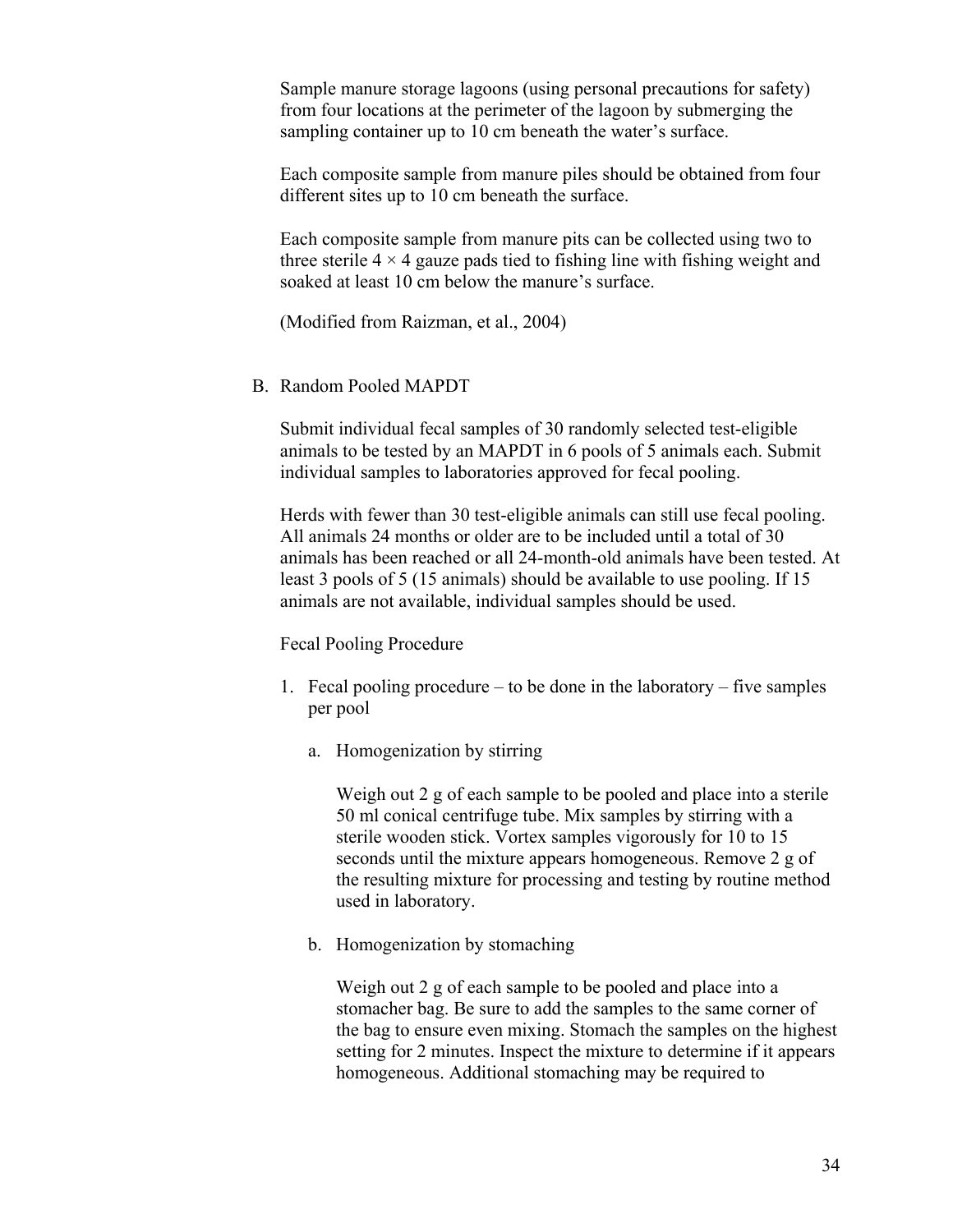homogenize the mixture. Remove 2 g of the resulting mixture for processing and testing by routine method used in laboratory.

# **IV. References**

- 1. Collins M. T., Gardner I. A., Garry F. B., Roussel A. J., Wells S. J., 2006. Consensus recommendations on diagnostic testing for the detection of paratuberculosis in cattle in the United States. *J Am Vet Med Assoc.* 229(12):1912-9.
- 2. Raizman, E. A., Wells, S. J., Godden, S. M., Bey, R. F., Oakes, M. J., Bentley, D. C., and Olsen, K. E., The Distribution of Mycobacterium avium ssp. paratuberculosis in the Environment Surrounding Minnesota Dairy Farms, *J. Dairy Science* 87:2959-2966, 2004.
- 3. Tavornpanich S., Muñoz-Zanzi, C.A., Wells, S.J., Raizman E.A., Carpenter T.E., Johnson, W.O., Gardner I. A. 2007. Simulation model for evaluation of testing strategies for detection of paratuberculosis in Midwestern US dairy herds. *Prev Vet Med*. Aug 22; [Epub ahead of print].
- 4. Van Schaik, G. et al. 2003. Pooled fecal culture sampling for *Mycobacterium avium* subsp. p*aratuberculosis* at different herd sizes and prevalence. *J Vet Diagn Invest* 15:233-241.
- 5. Wells, S.J. et al. 2003. Evaluation of bacteriologic culture of individual and pooled fecal samples for detection of *Mycobacterium paratuberculosis* in dairy cattle herds. *JAVMA* 223:1022-1025.
- 6. Wells, S. J. et al. 2002. Evaluation of bacteriologic culture of pooled fecal samples for detection of *Mycobacterium paratuberculosis*. *A JVR* 63:1207-1211.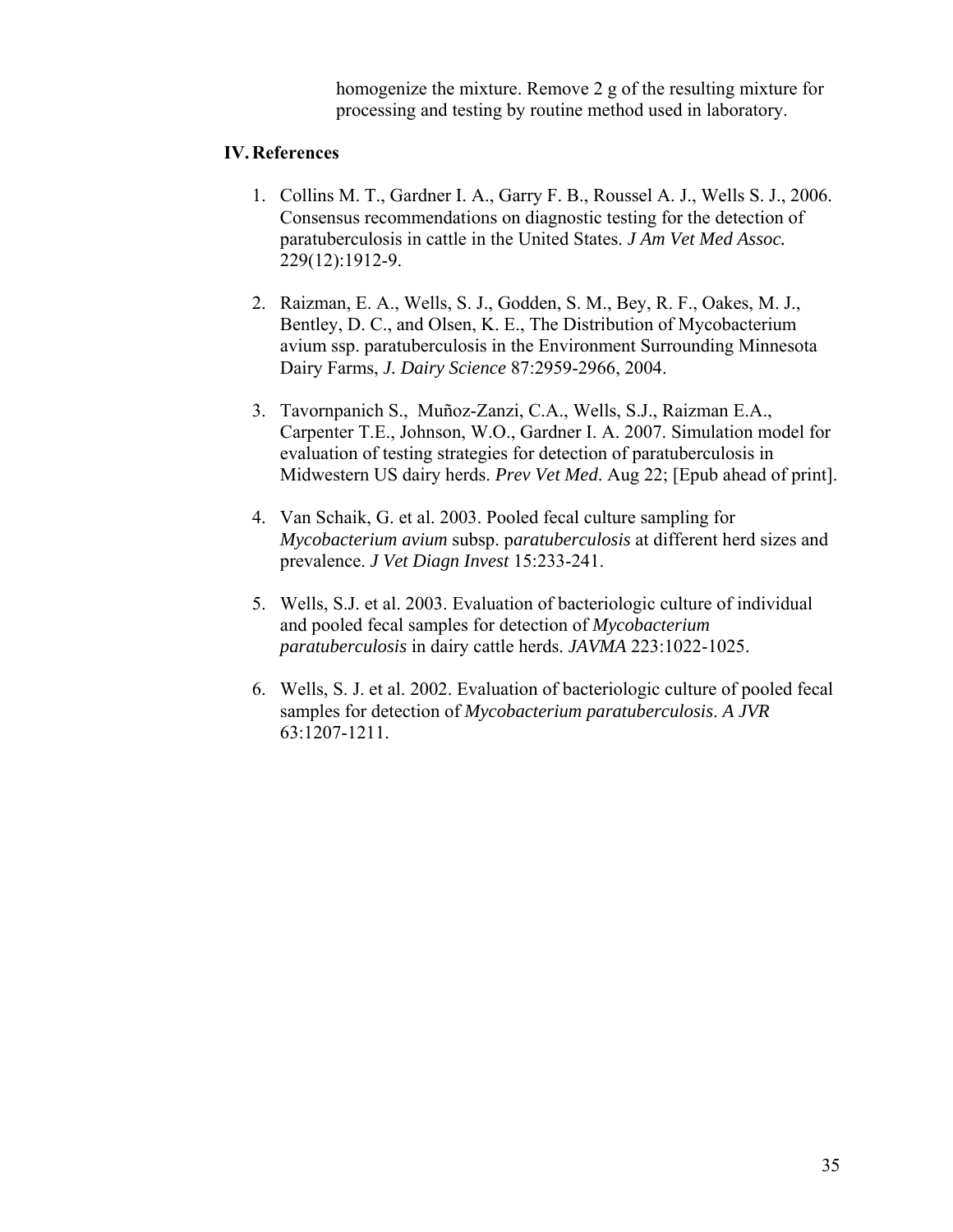## **Appendix 3: Johne's Disease Certified Veterinarian Training Guidelines**

## **I. Initial Certification Training**

- A. Johne's Disease Overview
	- 1. Description (strains and survival)
	- 2. Pathogenesis (host susceptibility, stages of disease, differential diagnosis)
	- 3. Transmission pathways (fecal/oral, colostrum/milk, prepartum, saliva, artificial insemination, embryo transfer [E.T.])
	- 4. Pass-through events
- B. Disease Prevention Management
	- 1. Directed at enhancing biosecurity
	- 2. Include general principles and point out differences between dairy and beef herd management practices
	- 3. Prevent entrance of MAP
	- 4. Risk from herd additions and replacements (include E.T. recipients and herd bulls)
	- 5. Risk from environment (vehicles, water, feed, etc.)
- C. Disease Control Management
	- 1. Directed at reducing risk for pathogens
	- 2. Include general principles and point out differences between dairy and beef herd management practices to break the infection cycle, prevent ingestion, prevent spread, and decrease pathogen load in the environment
	- 3. Cover manure management in specific animal environments such as newborns, suckling and weaned calves, yearling and bred heifers, and mature animals
	- 4. Provide information on colostrum and milk management with emphasis on pooled versus individual feeding, effect of feeding unpasteurized hospital or waste milk, and methods of onsite pasteurization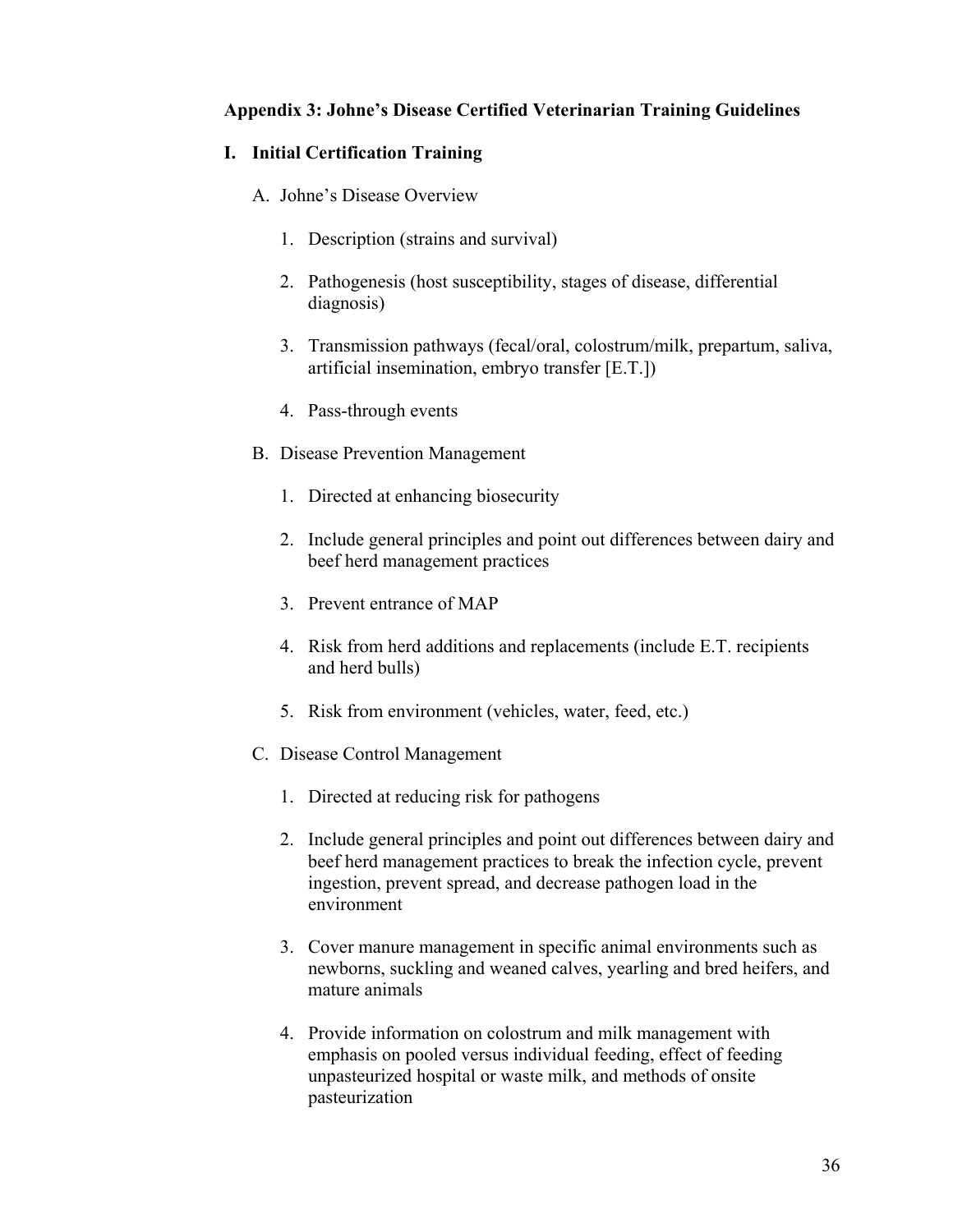- 5. Include strategies for managing infected animals through animal identification, removal/separation management, and provide information on the importance of protecting susceptible young stock and reducing the environmental pathogen load
- 6. Provide ideas for the management of replacements and/or additions including biosecurity of heifers raised off-site, knowing the risk of the source herd of additions and strategies to buy from low-risk sources
- 7. Develop a risk management plan based on assessment
- D. Overview of Diagnostic Tests
	- 1. Types of tests being used
		- a. ELISA
		- b. Fecal culture
		- c. Agar gel immunodiffusion
		- d. PCR
		- e. Biopsy
		- f. Gamma interferon
	- 2. Interpretation of test results
		- a. Sensitivity and specificity
		- b. Likelihood ratio
		- c. Predictive values
		- d. Interpretation at the herd level
		- e. Interpretation at the individual animal level
	- 3. Discuss differences in strategies for testing to determine herd prevalence, enhancing control, measure herd progress, purchasing herd additions, and participating in the VBJDCP
- E. Overview of RAMPs
	- 1. The information in the handbooks is the cornerstone for conducting risk assessments and developing management plans ("Handbook for Veterinarians and Dairy Producers" and "Handbook for Veterinarians and Beef Producers").
	- 2. Each book should be covered in enough detail to ensure that veterinarians are able to collect required data, perform risk assessments, and complete management plans with their clients.
	- 3. The instructional handbook, "How to Do Risk Assessments and Management Plans for Johne's Disease" is recommended as a guide for specific information details.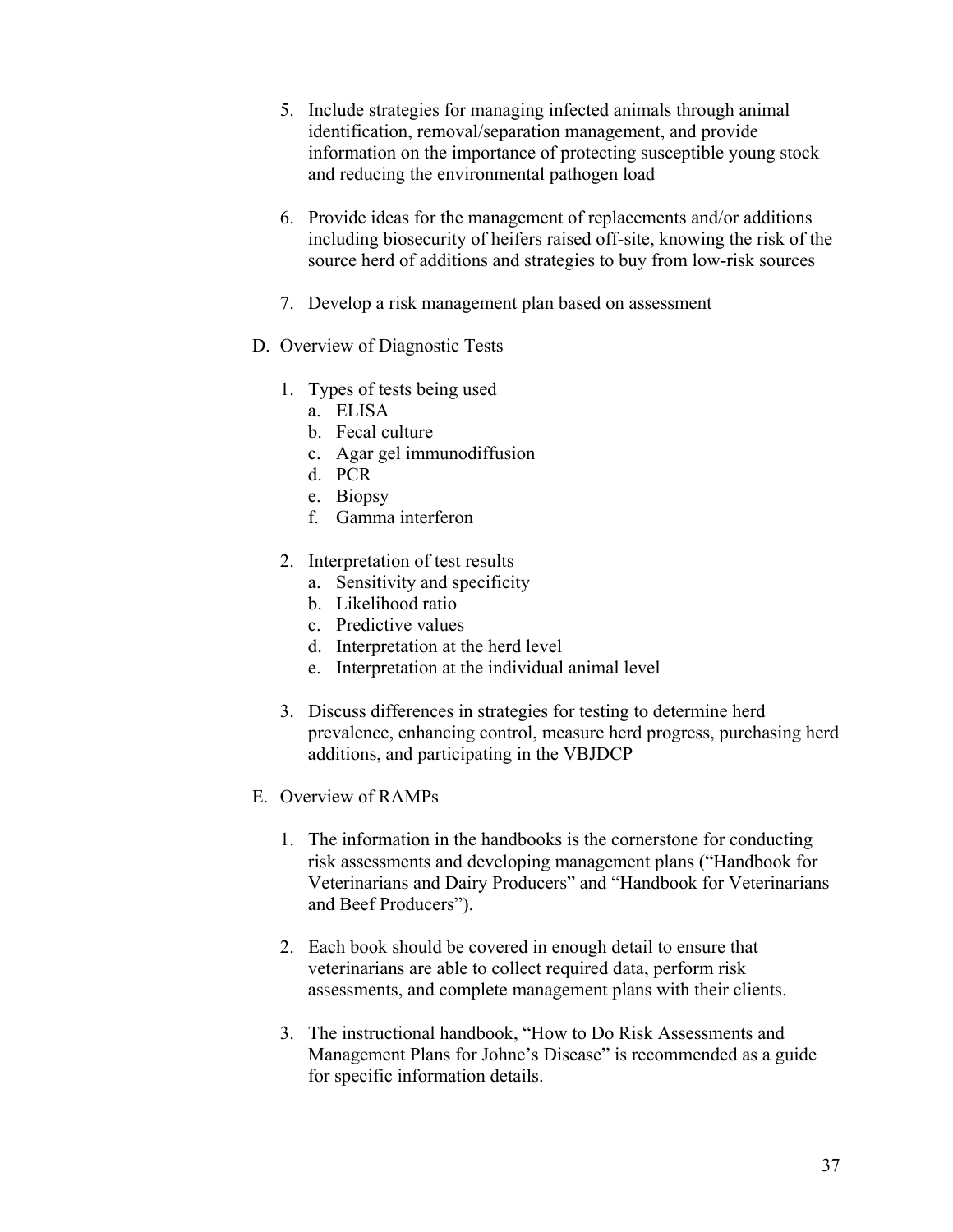- F. Overview of Uniform Program Standards for the Voluntary Bovine Johne's Disease Program
	- 1. Responsibilities of the JCV in the JD program
	- 2. Explanation of the requirements for the management element and herd testing and classification element on the VBJDCP
- G. Overview of Specific State Regulations and Program Standards
- H. Model Time Allotments for the Actual Training Sessions (6 to 8 hours)
	- 1. Topics to be included:
		- a. Overview of JD pathology and epidemiology in cattle (1 hour)
		- b. Management strategies for preventing JD in dairy and beef herds (30 minutes)
		- c. Management strategies for controlling JD in dairy and beef herds (30 minutes to 1 hour)
		- d. Overview of diagnostic tests (1 to 2 hours) (1) Types and interpretation of results including predictive values
		- e. Strategies for use (30 minutes)
	- 2. How to use handbooks (2 hours)
		- a. Information collection
		- b. Risk assessment
		- c. History, prevalence, and management practices
		- d. Testing strategy
		- e. Management plan development Link back JD management to existing management and owner goals
	- 3. Uniform Program Standards for the Voluntary Bovine Johne's Disease Program (30 minutes to 1 hour)
	- 4. State specific regulations and program standards (30 minutes)

# **II. Recertification Training**

- A. Required Topics
	- 1. Review of JD basics
	- 2 Epidemiology update
	- 3. Testing and interpretation
		- a. New and emerging tests
		- b. Best tests for different scenarios
	- 4. National and State program review, highlighting any changes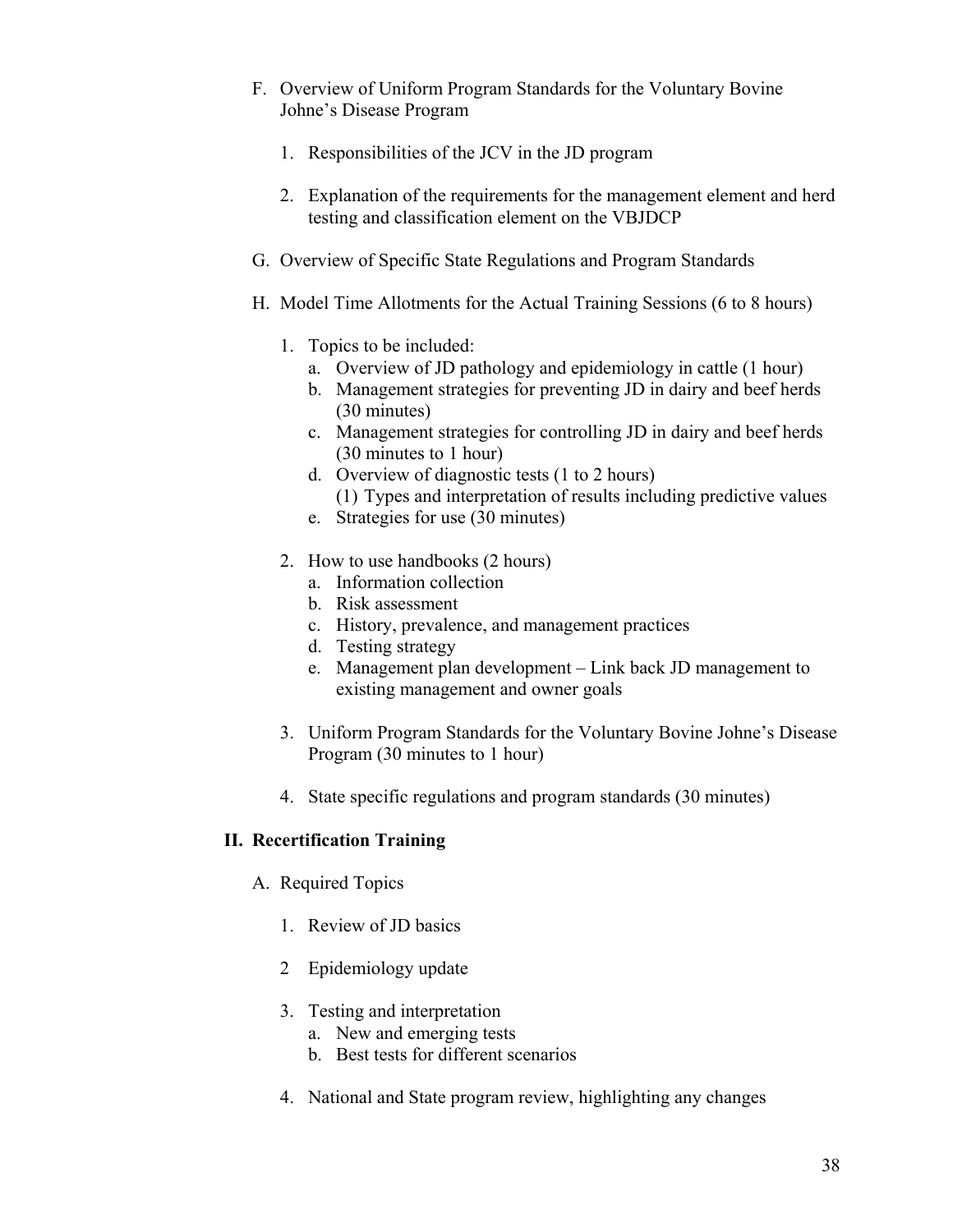- 5. JD economics and marketing tips
- B. Additional Suggested Special Challenges and Topics
	- 1. Correcting common misconceptions (identified by DJC) Case scenarios<sup>'</sup>
	- 2. Update on research regarding the zoonotic issue
	- 3. Vaccine usage
	- 4. Potential use of JD "control" products